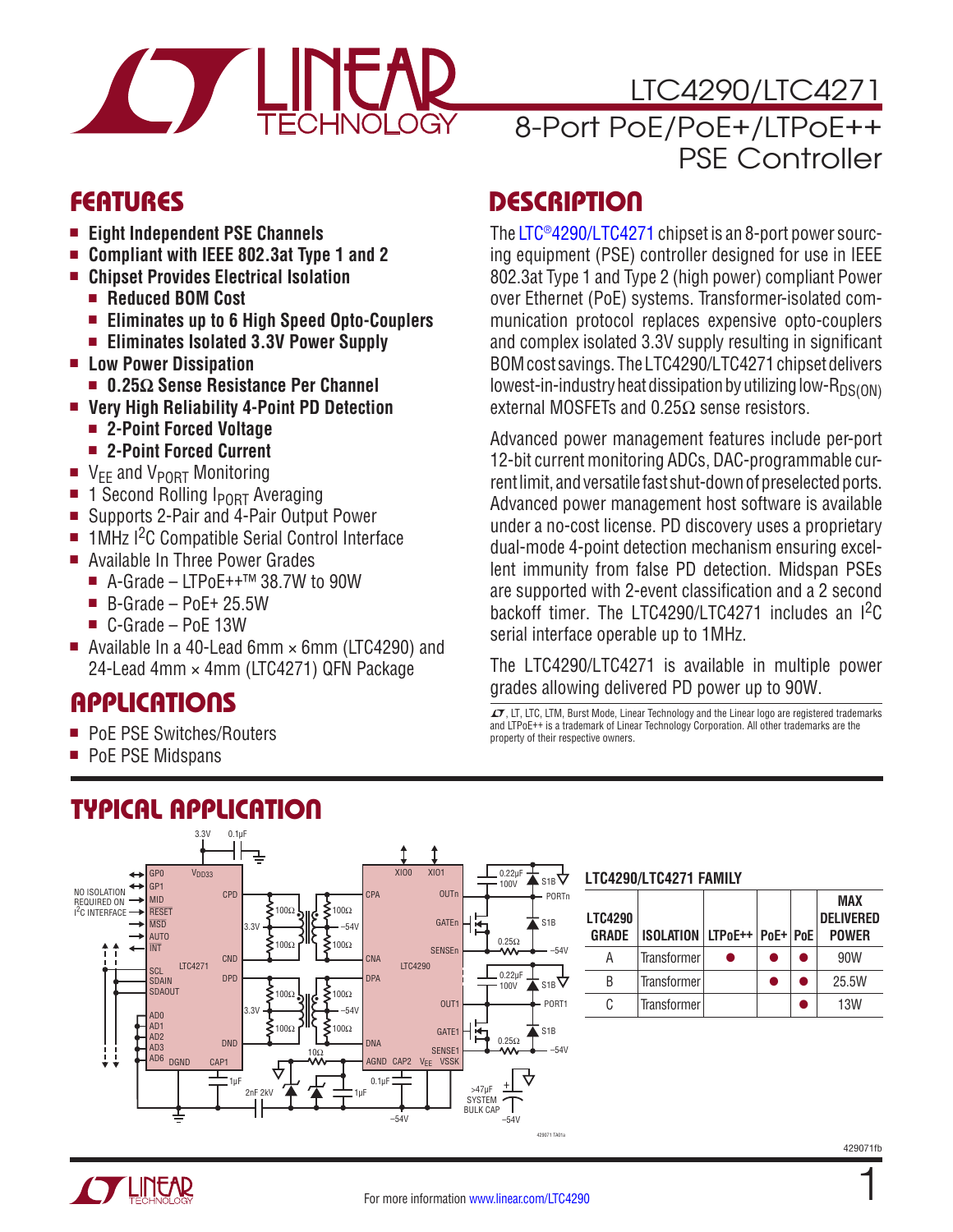### ABSOLUTE MAXIMUM RATINGS

### **(Notes 1, 4)**

| <b>LTC4290</b>                                        |  |
|-------------------------------------------------------|--|
| <b>Supply Voltages</b>                                |  |
|                                                       |  |
| VSSK (Note 7) $V_{FF}$ – 0.3V to $V_{FF}$ + 0.3V      |  |
| Digital Pins                                          |  |
| XIOn $V_{FF}$ – 0.3V to CAP2 + 0.3V                   |  |
| <b>Analog Pins</b>                                    |  |
| SENSEn, GATEn, OUTn $V_{EE}$ – 0.3V to $V_{EE}$ + 80V |  |
| CAP2 (Note 13) $V_{FF}$ -0.3V to $V_{FF}$ + 5V        |  |
| CPA, CNA, DPA, DNA $V_{FF}$ – 0.3V to $V_{FF}$ + 0.3  |  |
| <b>Operating Ambient Temperature Range</b>            |  |
|                                                       |  |
| Junction Temperature (Note 2)  125°C                  |  |
|                                                       |  |

| (Note 1)                                          |
|---------------------------------------------------|
| <b>LTC4271</b>                                    |
| <b>Supply Voltages</b>                            |
|                                                   |
| Digital Pins                                      |
| SCL, SDAIN, SDAOUT, INT, RESET, MSD, ADn, AUTO,   |
| MID, GPn DGND – 0.3V to V <sub>DD</sub> + 0.3V    |
| <b>Analog Pins</b>                                |
|                                                   |
| CPD, CND, DPD, DND DGND – 0.3V to $V_{DD}$ + 0.3V |
| Operating Ambient Temperature Range               |
|                                                   |
|                                                   |
|                                                   |

**All TEAR** 

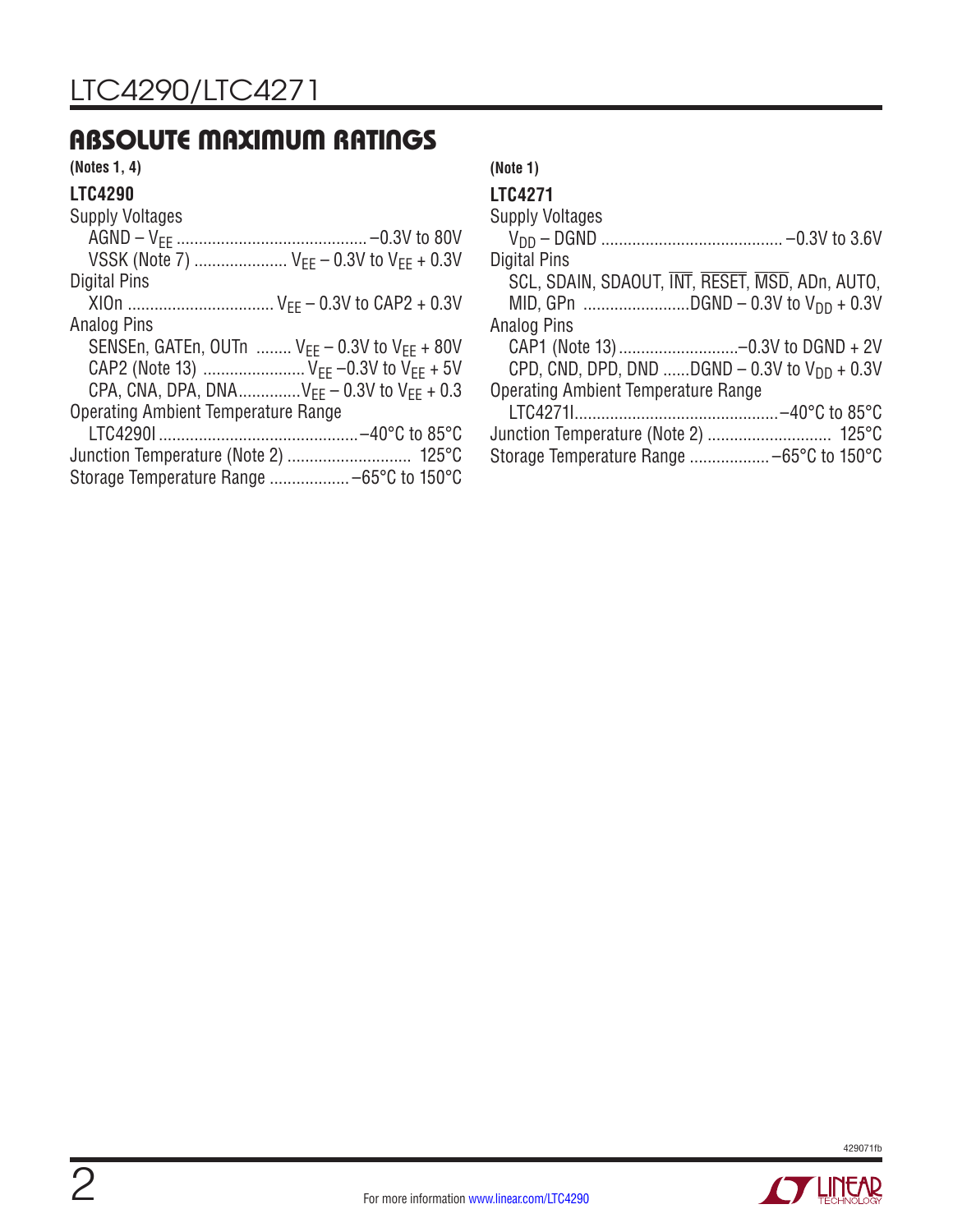### LTC4290/LTC4271

### PIN CONFIGURATION



### ORDER INFORMATION

| <b>LEAD FREE FINISH</b> | <b>TAPE AND REEL</b> | ' PART MARKING | <b>PACKAGE DESCRIPTION</b>      | <b>MAX PWR</b> | <b>TEMPERATURE RANGE</b> |
|-------------------------|----------------------|----------------|---------------------------------|----------------|--------------------------|
| LTC4271IUF#PBF          | LTC4271IUF#TRPBF     | 4271           | 24-Lead (4mm × 4mm) Plastic QFN |                | $-40^{\circ}$ C to 85°C  |
| LTC4290AIUJ#PBF         | LTC4290AIUJ#TRPBF    | LTC4290AUJ     | 40-Lead (6mm × 6mm) Plastic QFN | 90W            | $-40^{\circ}$ C to 85°C  |
| LTC4290BIUJ#PBF         | LTC4290BIUJ#TRPBF    | LTC4290BUJ     | 40-Lead (6mm × 6mm) Plastic QFN | 25.5W          | $-40^{\circ}$ C to 85°C  |
| LTC4290CIUJ#PBF         | LTC4290CIUJ#TRPBF    | LTC4290CUJ     | 40-Lead (6mm × 6mm) Plastic QFN | 13W            | $-40^{\circ}$ C to 85°C  |

Consult LTC Marketing for parts specified with wider operating temperature ranges.

Consult LTC Marketing for information on non-standard lead based finish parts.

For more information on lead free part marking, go to: <http://www.linear.com/leadfree/> For more information on tape and reel specifications, go to: <http://www.linear.com/tapeandreel/>

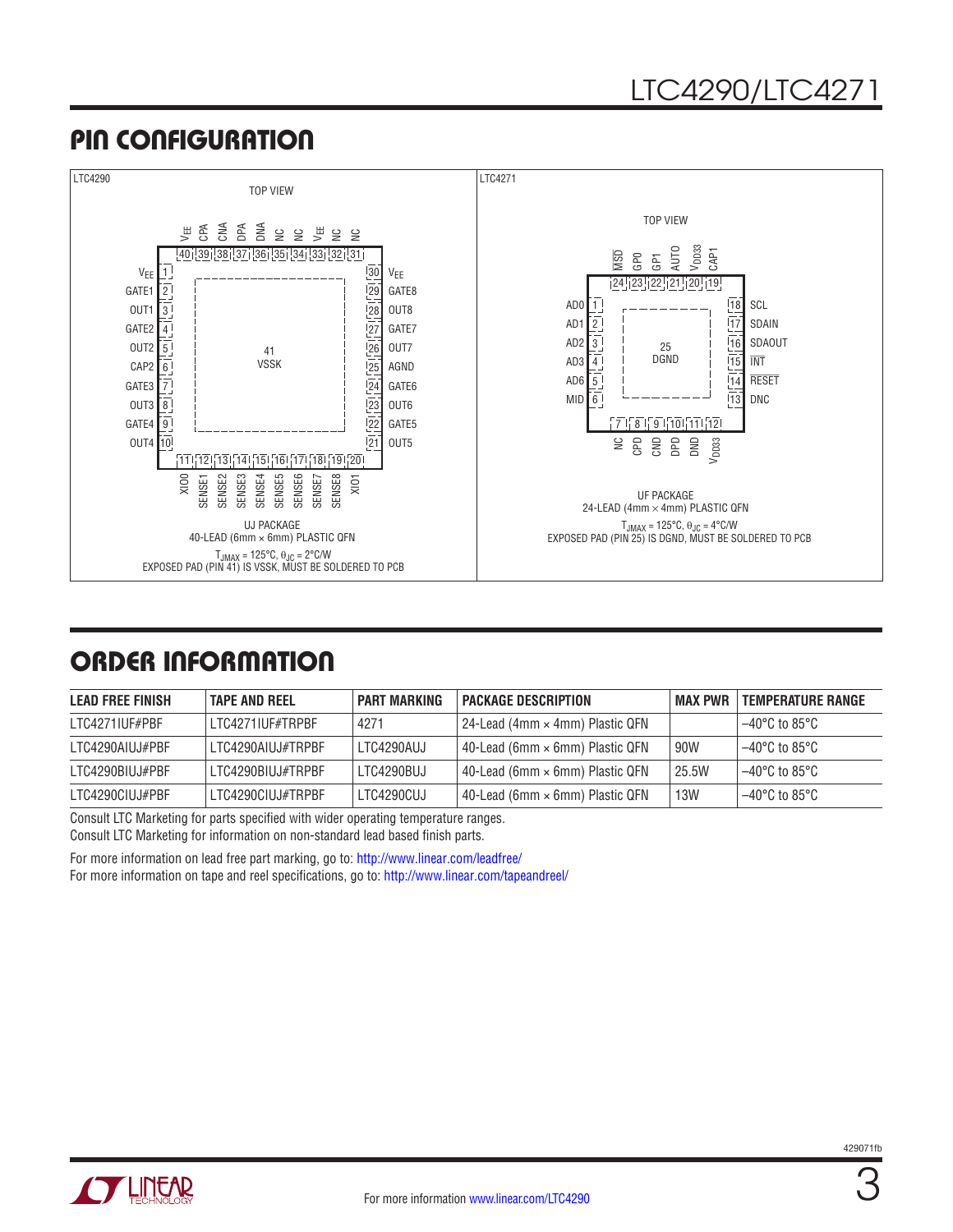temperature range, otherwise specifications are at T<sub>A</sub> = 25°C. AGND – V<sub>EE</sub> = 54V and V<sub>DD</sub> – DGND = 3.3V unless otherwise noted. **(Notes 3 & 4)**

| <b>SYMBOL</b>         | <b>PARAMETER</b>                         | <b>CONDITIONS</b>                                                                                                       |           | <b>MIN</b>                          | <b>TYP</b>                    | <b>MAX</b>                          | <b>UNITS</b>               |
|-----------------------|------------------------------------------|-------------------------------------------------------------------------------------------------------------------------|-----------|-------------------------------------|-------------------------------|-------------------------------------|----------------------------|
| V <sub>EE</sub>       | Main PoE Supply Voltage                  | $AGND - V_{FF}$<br>For IEEE Type 1 Compliant Output<br>For IEEE Type 2 Compliant Output<br>For LTPoE++ Compliant Output |           | 45<br>51<br>54.75                   |                               | 57<br>57<br>57                      | V<br>V<br>V                |
|                       | Undervoltage Lock-Out                    | $AGND - V_{EE}$                                                                                                         |           | 20                                  | 25                            | 30                                  | $\vee$                     |
| <b>V<sub>DD</sub></b> | V <sub>DD</sub> Supply Voltage           | $V_{DD} - DGND$                                                                                                         |           | 3.0                                 | 3.3                           | 3.6                                 | $\vee$                     |
|                       | Undervoltage Lock-Out                    | $V_{DD} - DGND$                                                                                                         |           |                                     | 2.7                           |                                     | $\vee$                     |
| V <sub>CAP1</sub>     | Internal Regulator Supply Voltage        | $V_{CAP1} - DGND$                                                                                                       |           |                                     | 1.84                          |                                     | $\vee$                     |
| V <sub>CAP2</sub>     | Internal Regulator Supply Voltage        | $V_{CAP2} - V_{EE}$                                                                                                     |           |                                     | 4.3                           |                                     | $\vee$                     |
| <b>I</b> EE           | V <sub>EE</sub> Supply Current           | $(AGND - V_{EE}) = 55V$                                                                                                 |           |                                     | 9                             | 15                                  | mA                         |
| R <sub>EE</sub>       | V <sub>EE</sub> Supply Resistance        | $V_{EE}$ < 15V                                                                                                          |           |                                     |                               | 12                                  | k $\Omega$                 |
| I <sub>DD</sub>       | V <sub>DD</sub> Supply Current           | $(V_{DD} - DGND) = 3.3V$                                                                                                |           |                                     | 10                            | 15                                  | mA                         |
| <b>Detection</b>      |                                          |                                                                                                                         |           |                                     |                               |                                     |                            |
|                       | Detection Current - Forced Current       | First Point, $AGND - VOUTD = 9V$<br>Second Point, $AGND - VOUTn = 3.5V$                                                 | $\bullet$ | 220<br>143                          | 240<br>160                    | 260<br>180                          | μA<br>μA                   |
|                       | Detection Voltage - Forced Voltage       | $AGND - VOUTD$ , $5\mu A \leq IOUTD \leq 500\mu A$<br><b>First Point</b><br><b>Second Point</b>                         |           | 7<br>3                              | 8<br>4                        | 9<br>5                              | V<br>V                     |
|                       | <b>Detection Current Compliance</b>      | $AGND - VOUTn = 0V$                                                                                                     |           |                                     | 0.8                           | 0.9                                 | mA                         |
| $V_{OC}$              | <b>Detection Voltage Compliance</b>      | AGND - V <sub>OUTn</sub> , Open Port                                                                                    |           |                                     | 10.4                          | 12                                  | $\vee$                     |
|                       | <b>Detection Voltage Slew Rate</b>       | $AGND - VOUTD$ , $CPORT = 0.15 \mu F$                                                                                   |           |                                     |                               | 0.01                                | $V/\mu s$                  |
|                       | Min. Valid Signature Resistance          |                                                                                                                         |           | 15.5                                | 17                            | 18.5                                | k $\Omega$                 |
|                       | Max. Valid Signature Resistance          |                                                                                                                         |           | 27.5                                | 29.7                          | 32                                  | k $\Omega$                 |
| <b>Classification</b> |                                          |                                                                                                                         |           |                                     |                               |                                     |                            |
| <b>VCLASS</b>         | <b>Classification Voltage</b>            | $AGND - VOUTD$ , 0mA $\leq IOUTD \leq 50$ mA                                                                            |           | 16.0                                |                               | 20.5                                | V                          |
|                       | <b>Classification Current Compliance</b> | $V_{\text{OUTD}} = \text{AGND}$                                                                                         |           | 53                                  | 61                            | 67                                  | mA                         |
|                       | <b>Classification Threshold Current</b>  | Class 0-1<br>Class 1-2<br>Class 2-3<br>Class 3-4<br>Class 4-Overcurrent                                                 |           | 5.5<br>13.5<br>21.5<br>31.5<br>45.2 | 6.5<br>14.5<br>23<br>33<br>48 | 7.5<br>15.5<br>24.5<br>34.9<br>50.8 | mA<br>mA<br>mA<br>mA<br>mA |
| <b>VMARK</b>          | <b>Classification Mark State Voltage</b> | $AGND - VOUTD, 0.1mA \leq ICLASS \leq 5mA$                                                                              |           | 7.5                                 | 9                             | 10                                  | $\vee$                     |
|                       | Mark State Current Compliance            | $V_{\text{OUTn}} = \text{AGND}$                                                                                         | $\bullet$ | 53                                  | 61                            | 67                                  | mA                         |
| <b>Gate Driver</b>    |                                          |                                                                                                                         |           |                                     |                               |                                     |                            |
|                       | <b>GATE Pin Pull-Down Current</b>        | Port Off, $V_{GATEn} = V_{EE} + 5V$<br>Port Off, $V_{GATEn} = V_{EE} + 1V$                                              |           | 0.4<br>0.08                         | 0.12                          |                                     | mA<br>mA                   |
|                       | GATE Pin Fast Pull-Down Current          | $V_{GATEn} = V_{EE} + 5V$                                                                                               |           |                                     | 30                            |                                     | mA                         |
|                       | GATE Pin On Voltage                      | $V_{GATEn} - V_{EE}$ , $I_{GATEn} = 1 \mu A$                                                                            | $\bullet$ | 8                                   | 12                            | 14                                  | $\vee$                     |
|                       | <b>Output Voltage Sense</b>              |                                                                                                                         |           |                                     |                               |                                     |                            |
| V <sub>PG</sub>       | Power Good Threshold Voltage             | $V_{\text{OUTD}} - V_{\text{EE}}$                                                                                       | $\bullet$ | 2                                   | 2.4                           | 2.8                                 | $\mathsf{V}$               |
|                       | OUT Pin Pull-Up Resistance to AGND       | $OV \leq (AGND - VOUT) \leq 5V$                                                                                         |           | 300                                 | 500                           | 700                                 | k $\Omega$                 |



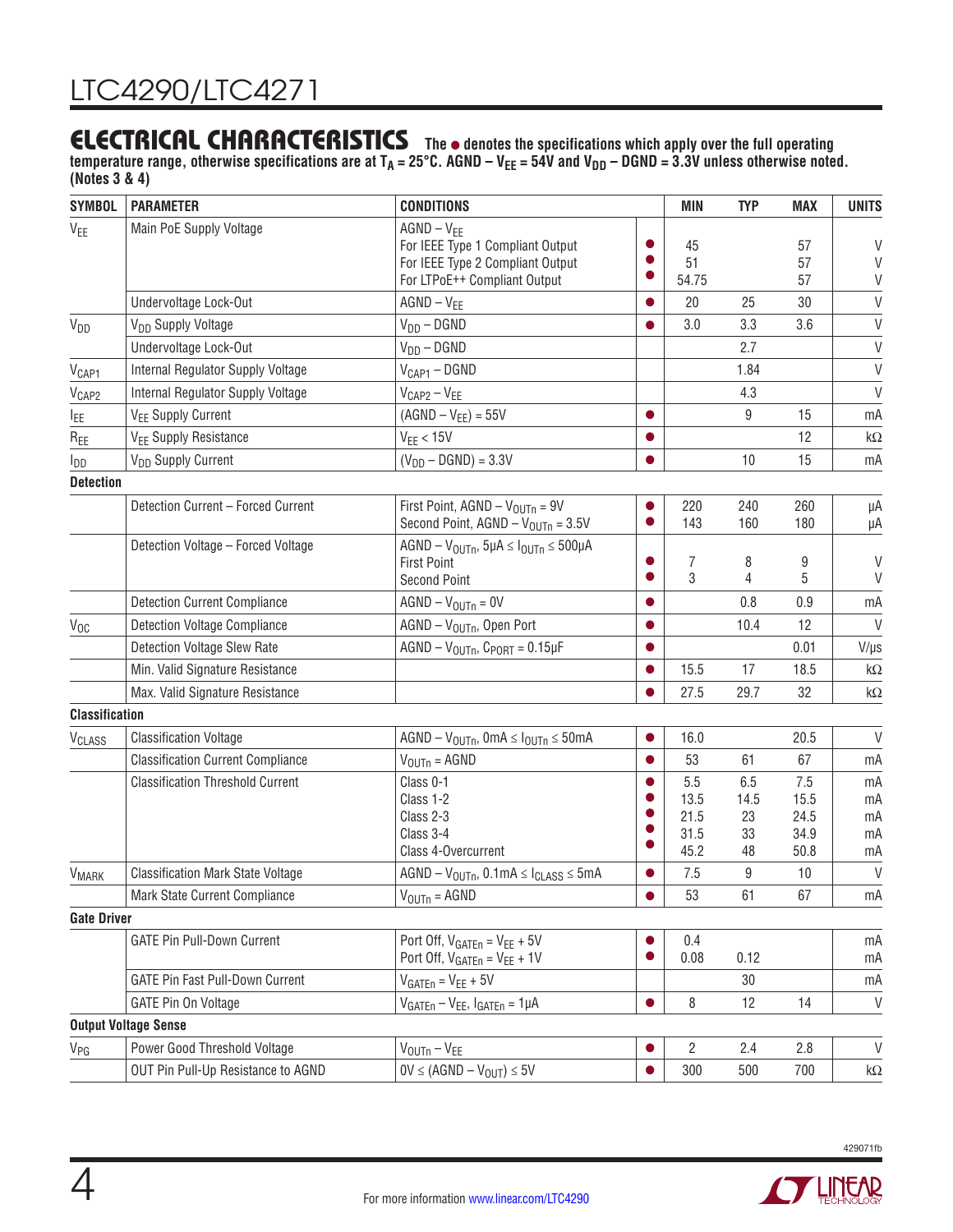temperature range, otherwise specifications are at T<sub>A</sub> = 25°C. AGND – V<sub>EE</sub> = 54V and V<sub>DD</sub> – DGND = 3.3V unless otherwise noted. **(Notes 3 & 4)**

| <b>SYMBOL</b>            | <b>PARAMETER</b>                               | <b>CONDITIONS</b>                                                                                                                                                                 |                | <b>MIN</b>            | <b>TYP</b>            | <b>MAX</b>            | <b>UNITS</b>                 |
|--------------------------|------------------------------------------------|-----------------------------------------------------------------------------------------------------------------------------------------------------------------------------------|----------------|-----------------------|-----------------------|-----------------------|------------------------------|
| <b>V<sub>CUT</sub></b>   | <b>Overcurrent Sense Voltage</b>               | $V_{SENSEn} - V_{EE}$<br>$hpen = 0Fh$ , cutn = D4h<br>hpen = $0Fh$ , cutn = $E2h$ (Note 12)                                                                                       |                | 89<br>152             | 94<br>159             | 99<br>168             | mV<br>mV                     |
|                          | Overcurrent Sense in AUTO Pin Mode             | Class 0, Class 3<br>Class 1<br>Class 2<br>Class 4                                                                                                                                 |                | 89<br>26<br>49<br>152 | 94<br>28<br>52<br>159 | 99<br>30<br>55<br>168 | mV<br>mV<br>mV<br>mV         |
| <b>VLIM</b>              | Active Current Limit in 802.3af Compliant Mode | $V_{SENSEn} - V_{EE}$ , hpen = 0Fh, limn = 80h,<br>$(AGND - V_{EE}) = 55V$<br>$V_{EE}$ < $V_{OUT}$ < AGND - 29V<br>$AGND - VOUT = OV (Note 12)$                                   | $\bullet$<br>O | 102<br>25             | 106                   | 112<br>50             | mV<br>mV                     |
|                          | Active Current Limit in High Power Mode        | $hpen = 0Fh$ , $limn = C0h$ ,<br>$(AGND - V_{EE}) = 55V$<br>$V_{\text{OUT}} - V_{\text{EE}} = 0 - 10V$<br>$V_{EE}$ + 23V < $V_{OUT}$ < AGND - 29V<br>$AGND - VOUT = OV (Note 12)$ |                | 204<br>102<br>25      | 212<br>106            | 225<br>115<br>50      | mV<br>mV<br>mV               |
|                          | Active Current Limit in AUTO Pin Mode          | $V_{EE}$ < $V_{OUT}$ < AGND - 10V,<br>$(AGND - V_{EE}) = 55V$<br>Class 0 to Class 3<br>Class 4                                                                                    |                | 102<br>204            | 106<br>212            | 112<br>225            | mV<br>mV                     |
| <b>V<sub>MIN</sub></b>   | DC Disconnect Sense Voltage                    | $V_{\text{SENSE}} - V_{\text{EE}}$ , rdis Bit = 0<br>$V_{SENSE} - V_{EE}$ , rdis Bit = 1 (Note 12)                                                                                |                | 2.6<br>1.3            | 3.8<br>1.9            | 4.9<br>2.45           | mV<br>mV                     |
| $V_{SC}$                 | <b>Short-Circuit Sense</b>                     | $V_{SENSEn} - V_{EE} - V_{LIM}$ (Note 12)<br>rdis Bit = $0$<br>rdis Bit $= 1$                                                                                                     | O              | 125<br>70             | 200<br>100            | 255<br>125            | mV<br>mV                     |
|                          | <b>Port Current Readback</b>                   |                                                                                                                                                                                   |                |                       |                       |                       |                              |
|                          | Resolution                                     | No Missing Codes, Reported as 14 Bits                                                                                                                                             |                |                       | 12                    |                       | <b>Bits</b>                  |
|                          | <b>LSB Weight</b>                              | $V_{SENSEn} - V_{EE}$                                                                                                                                                             |                |                       | 30.518                |                       | µV/LSB                       |
|                          | <b>Conversion Period</b>                       |                                                                                                                                                                                   |                |                       | 25.1                  |                       | ms/<br>Convert               |
|                          | <b>Port Voltage Readback</b>                   |                                                                                                                                                                                   |                |                       |                       |                       |                              |
|                          | Resolution                                     | No Missing Codes, Reported as 14 Bits                                                                                                                                             |                |                       | 12                    |                       | <b>Bits</b>                  |
|                          | <b>LSB Weight</b>                              | $AGND - VOUTn$                                                                                                                                                                    |                |                       | 5.8350                |                       | mV/LSB                       |
| <b>Digital Interface</b> |                                                |                                                                                                                                                                                   |                |                       |                       |                       |                              |
| V <sub>ILD</sub>         | Digital Input Low Voltage                      | ADn, RESET, MSD, GPn, AUTO, MID<br>(Note 6)                                                                                                                                       |                |                       |                       | $0.8\,$               | V                            |
|                          | <sup>2</sup> C Input Low Voltage               | SCL, SDAIN (Note 6)                                                                                                                                                               | $\bullet$      |                       |                       | $1.0$                 | $\mathsf V$                  |
| V <sub>IHD</sub>         | Digital Input High Voltage                     | (Note 6)                                                                                                                                                                          | $\bullet$      | 2.2                   |                       |                       | $\vee$                       |
|                          | Digital Output Voltage Low                     | $I_{SDAOUT} = 3mA$ , $I_{\overline{INT}} = 3mA$<br>$I_{SDAOUT} = 5mA$ , $I_{\overline{INT}} = 5mA$                                                                                |                |                       |                       | 0.4<br>0.7            | $\mathsf{V}$<br>$\mathsf{V}$ |
|                          | Internal Pull Up to V <sub>DD</sub>            | ADn, RESET, MSD, GPn                                                                                                                                                              |                |                       | 50                    |                       | k $\Omega$                   |
|                          | Internal Pull Down To DGND                     | AUTO, MID                                                                                                                                                                         |                |                       | 50                    |                       | $\mathsf{k}\Omega$           |

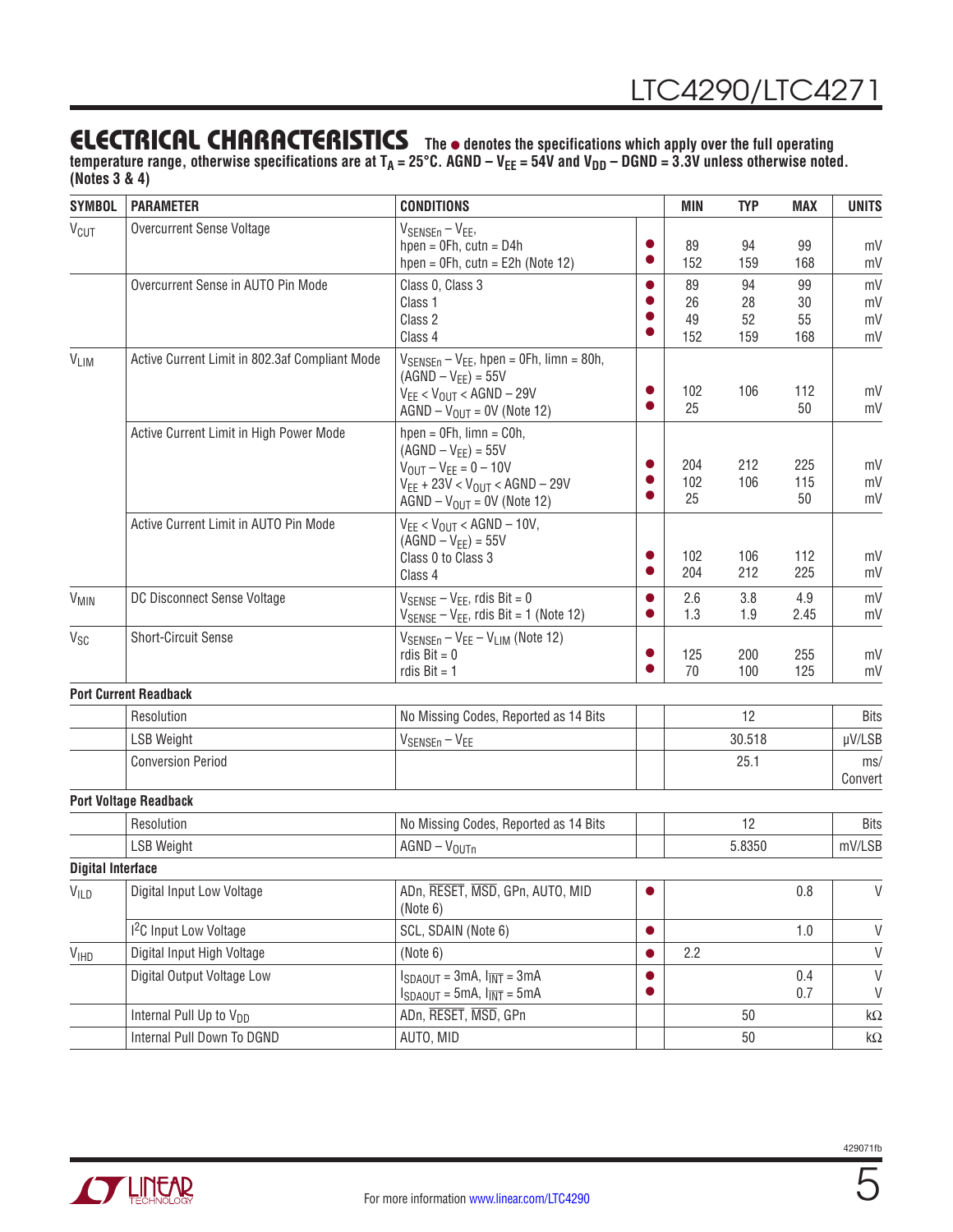temperature range, otherwise specifications are at T<sub>A</sub> = 25°C. AGND – V<sub>EE</sub> = 54V and V<sub>DD</sub> – DGND = 3.3V unless otherwise noted. **(Notes 3 & 4)**

| <b>SYMBOL</b>          | <b>CONDITIONS</b><br><b>PARAMETER</b>                                                                            |                                                                                              | <b>MIN</b> | <b>TYP</b> | <b>MAX</b>     | <b>UNITS</b> |               |
|------------------------|------------------------------------------------------------------------------------------------------------------|----------------------------------------------------------------------------------------------|------------|------------|----------------|--------------|---------------|
| XIO                    |                                                                                                                  |                                                                                              |            |            |                |              |               |
| <b>VOLX</b>            | XIO Digital Output Low                                                                                           | $V_{X10n} - V_{EE}$ , $I_{X10n} = 5mA$                                                       |            |            |                | 0.7          | $\mathsf{V}$  |
| <b>V<sub>OHX</sub></b> | XIO Digital Output High                                                                                          | $V_{X10n} - V_{EE}$ , $I_{X10n} = 100 \mu A$                                                 |            | 3.5        |                |              | $\mathsf{V}$  |
|                        | XIO Digital Input Low Voltage                                                                                    | $V_{X10n} - V_{EE}$                                                                          |            |            |                | 0.8          | $\vee$        |
|                        | XIO Digital Input High Voltage                                                                                   | $V_{X10n} - V_{EE}$                                                                          |            | 3.4        |                |              | $\vee$        |
|                        | Internal Pull Up to CAP2                                                                                         | XI00, XI01                                                                                   |            |            | 50             |              | k $\Omega$    |
|                        | <b>PSE Timing Characteristics</b>                                                                                |                                                                                              |            |            |                |              |               |
| t <sub>DET</sub>       | <b>Detection Time</b>                                                                                            | Beginning To End of Detection (Note 7)                                                       |            |            | 220            |              | ms            |
| t <sub>CLE</sub>       | <b>Class Event Duration</b>                                                                                      | (Note 7)                                                                                     |            |            | 12             |              | ms            |
| t <sub>CLEON</sub>     | <b>Class Event Turn On Duration</b>                                                                              | $C_{PORT} = 0.6 \mu F$ (Note 7)                                                              | $\bullet$  |            |                | 0.1          | ms            |
| t <sub>ME</sub>        | <b>Mark Event Duration</b>                                                                                       | (Note 7, Note 11)                                                                            |            |            | 8.6            |              | ms            |
| t <sub>MEL</sub>       | Last Mark Event Duration                                                                                         | (Note 7, Note 11)                                                                            | $\bullet$  | 16         | 22             |              | ms            |
| t <sub>PON</sub>       | Power On Delay in AUTO Pin Mode                                                                                  | From End of Valid Detect to Application of<br>Power to Port (Note 7)                         |            |            |                | 60           | ms            |
|                        | Turn-On Rise Time                                                                                                | (AGND - $V_{\text{OUT}}$ ): 10% to 90% of (AGND -<br>$V_{EE}$ ) $C_{PORT}$ = 0.15µF (Note 7) |            | 15         | 24             |              | $\mu s$       |
|                        | Turn-On Ramp Rate                                                                                                | $C_{PORT} = 0.15 \mu F$ (Note 7)                                                             | $\bullet$  |            |                | 10           | $V/\mu s$     |
| t <sub>TOCL</sub>      | Turn-On Class Transition                                                                                         | $C_{PORT} = 0.15 \mu F$ (Note 7)                                                             |            |            |                | 0.1          | ms            |
| t <sub>ED</sub>        | <b>Fault Delay</b>                                                                                               | From I <sub>CUT</sub> or I <sub>LIM</sub> Fault to Next Detect<br>(Note 7)                   |            | 1.0        | 1.1            |              | S             |
|                        | Midspan Mode Detection Backoff                                                                                   | $R_{PORT} = 15.5 k\Omega$ (Note 7)                                                           | $\bullet$  | 2.3        | 2.5            | 2.7          | S             |
|                        | Power Removal Detection Delay                                                                                    | From Power Removal After t <sub>DIS</sub> to Next<br>Detect (Note 7)                         |            | 1.0        | 1.3            | 2.5          | S             |
| t <sub>START</sub>     | Maximum Current Limit Duration During Port<br>Start-Up                                                           | (Note 7)                                                                                     |            | 52         | 59             | 66           | ms            |
| t <sub>CUT</sub>       | Maximum Overcurrent Duration After Port Start-<br>Up                                                             | (Note 7)                                                                                     | $\bullet$  | 52         | 59             | 66           | ms            |
|                        | Maximum Overcurrent Duty Cycle                                                                                   | (Note 7)                                                                                     |            | 5.8        | 6.3            | 6.7          | $\frac{0}{0}$ |
| t <sub>LIM</sub>       | Maximum Current Limit Duration After Port Start- $ t_{LIM} = 1$ (Note 7, Note 12)<br>$Up - t_{LIM}$ Enabled      |                                                                                              |            | 10         | 12             | 14           | ms            |
|                        | Maximum Current Limit Duration After Port Start- $ t_{LIM} = 0$ (Note 7, Note 12)<br>$Up - t_{LIM}$ as $t_{CUT}$ |                                                                                              | 0          | 52         | 59             | 66           | ms            |
| t <sub>MPS</sub>       | Maintain Power Signature (MPS) Pulse Width<br>Sensitivity                                                        | <b>Current Pulse Width to Reset Disconnect</b><br>Timer (Note 7, Note 8)                     | $\bullet$  | 1.6        |                | 3.6          | ms            |
| $t_{DIS}$              | Maintain Power Signature (MPS) Dropout Time                                                                      | (Note 7, Note 5)                                                                             | $\bullet$  | 320        | 350            | 380          | ms            |
| t <sub>MSD</sub>       | Masked Shut Down Delay                                                                                           | (Note 7)                                                                                     |            |            |                | 6.5          | μs            |
|                        | <sup>12</sup> C Watchdog Timer Duration                                                                          | (Note 7)                                                                                     | $\bullet$  | 1.5        | $\overline{2}$ | 3            | S             |
|                        | Minimum Pulse Width for Masked Shut Down                                                                         | (Note 7)                                                                                     |            | 3          |                |              | $\mu\text{s}$ |
|                        | Minimum Pulse Width for RESET                                                                                    | (Note 7)                                                                                     |            | 4.5        |                |              | μs            |



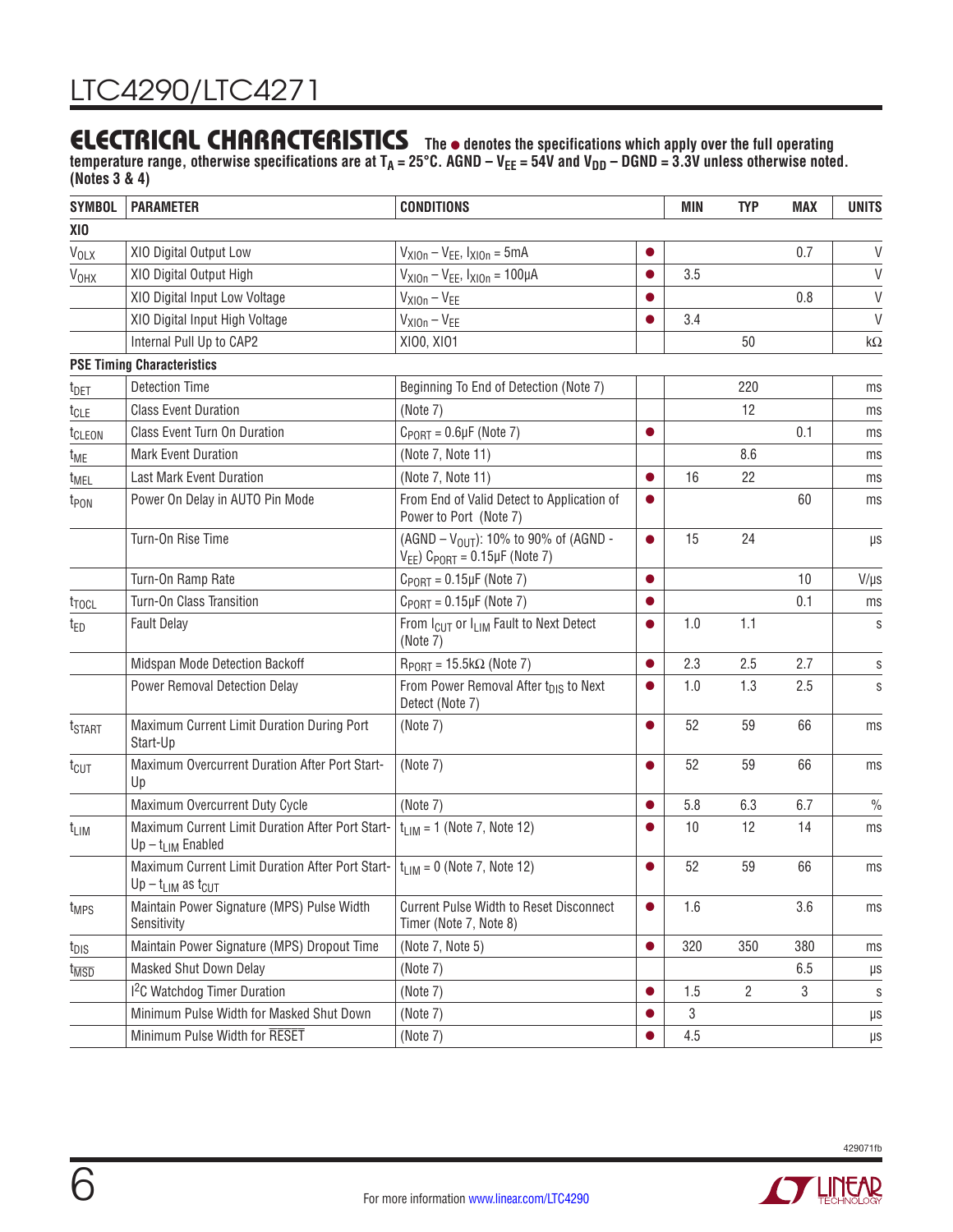temperature range, otherwise specifications are at T<sub>A</sub> = 25°C. AGND – V<sub>EE</sub> = 54V and V<sub>DD</sub> – DGND = 3.3V unless otherwise noted. **(Notes 3 & 4)**

| <b>SYMBOL</b>     | <b>PARAMETER</b>              | <b>CONDITIONS</b>     |           | MIN | <b>TYP</b> | <b>MAX</b> | <b>UNITS</b> |
|-------------------|-------------------------------|-----------------------|-----------|-----|------------|------------|--------------|
| $12C$ Timing      |                               |                       |           |     |            |            |              |
| <sup>t</sup> SCLK | <b>Clock Frequency</b>        | (Note 7)              |           |     |            |            | <b>MHz</b>   |
| t <sub>1</sub>    | <b>Bus Free Time</b>          | Figure 5 (Notes 7, 9) | $\bullet$ | 480 |            |            | ns           |
| $\frac{t_2}{}$    | Start Hold Time               | Figure 5 (Notes 7, 9) |           | 240 |            |            | ns           |
| $\frac{t_3}{}$    | <b>SCL Low Time</b>           | Figure 5 (Notes 7, 9) |           | 480 |            |            | ns           |
| $\frac{t_4}{}$    | <b>SCL High Time</b>          | Figure 5 (Notes 7, 9) |           | 240 |            |            | ns           |
| $t_5$             | <b>SDAIN Data Hold Time</b>   | Figure 5 (Notes 7, 9) |           | 60  |            |            | ns           |
| $t_5$             | Data Clock to SDAOUT Valid    | Figure 5 (Notes 7, 9) |           |     |            | 130        | ns           |
| $t_6$             | Data Set-Up Time              | Figure 5 (Notes 7, 9) |           | 80  |            |            | ns           |
| $t_7$             | Start Set-Up Time             | Figure 5 (Notes 7, 9) |           | 240 |            |            | ns           |
| $t_8$             | Stop Set-Up Time              | Figure 5 (Notes 7, 9) |           | 240 |            |            | ns           |
| $t_{\sf r}$       | SCL, SDAIN Rise Time          | Figure 5 (Notes 7, 9) |           |     |            | 120        | ns           |
| $t_{\rm f}$       | <b>SCL, SDAIN Fall Time</b>   | Figure 5 (Notes 7, 9) |           |     |            | 60         | ns           |
|                   | Fault Present to INT Pin Low  | (Notes 7, 9, 10)      |           |     |            | 150        | ns           |
|                   | Stop Condition to INT Pin Low | (Notes 7, 9, 10)      |           |     |            | 1.5        | $\mu s$      |
|                   | ARA to INT Pin High Time      | (Notes 7, 9)          |           |     |            | 1.5        | $\mu s$      |
|                   | <b>SCL Fall to ACK Low</b>    | (Notes 7, 9)          |           |     |            | 130        | ns           |

**Note 1:** Stresses beyond those listed under Absolute Maximum Ratings may cause permanent damage to the device. With the exception of  $(V_{DD} -$ DGND), exposure to any Absolute Maximum Rating condition for extended periods may affect device reliability and lifetime.

**Note 2:** This IC includes overtemperature protection that is intended to protect the device during momentary overload conditions. Junction temperature will exceed 140ºC when overtemperature protection is active. Continuous operation above the specified maximum operating junction temperature may impair device reliability.

**Note 3:** All currents into device pins are positive; all currents out of device pins are negative.

**Note 4:** The LTC4290 operates with a negative supply voltage (with respect to AGND). To avoid confusion, voltages in this data sheet are referred to in terms of absolute magnitude.

Note 5: t<sub>DIS</sub> is the same as t<sub>MPDO</sub> defined by IEEE 802.3

**Note 6:** The LTC4271 digital interface operates with respect to DGND. All logic levels are measured with respect to DGND.

**Note 7:** Guaranteed by design, not subject to test.

**Note 8:** The IEEE 802.3 specification allows a PD to present its Maintain Power Signature (MPS) on an intermittent basis without being disconnected. In order to stay powered, the PD must present the MPS for  $t<sub>MPS</sub>$  within any  $t<sub>MPDO</sub>$  time window.

**Note 9:** Values Measured at V<sub>ILD</sub> and V<sub>IHD</sub>

**Note 10:** If a fault condition occurs during an I<sup>2</sup>C transaction, the  $\overline{\text{INT}}$  pin will not be pulled down until a stop condition is present on the I<sup>2</sup>C bus. **Note 11:** Load characteristics of the LTC4290 during Mark: 7V < (AGND –

 $V_{\text{OUTD}}$  < 10V or  $I_{\text{OUT}}$  < 50µA.

**Note 12:** See the LTC4271 Software Programming documentation for information on serial bus usage and device configuration and status registers.

**Note 13:** Do not source or sink current from CAP1 and CAP2.



7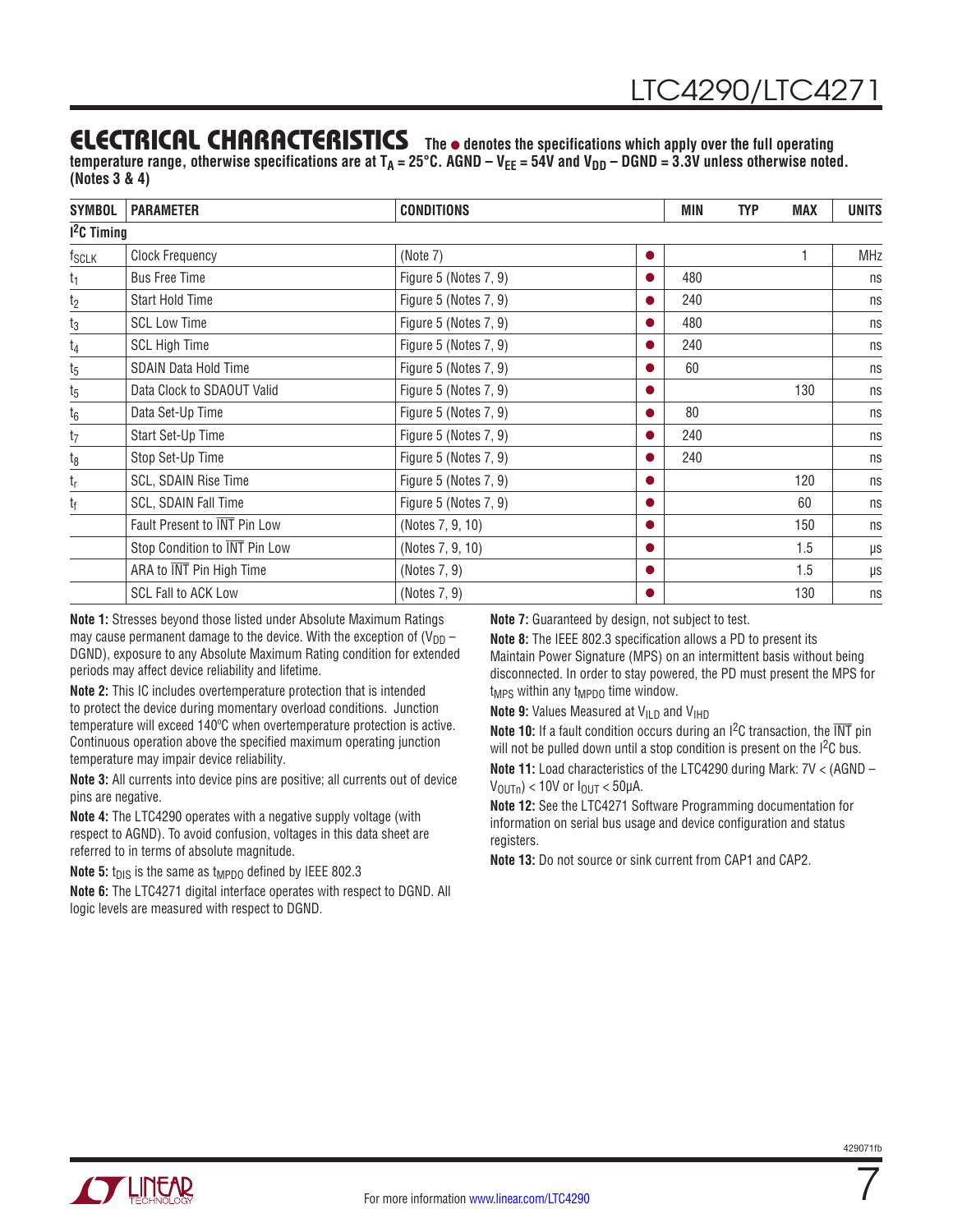# TYPICAL PERFORMANCE CHARACTERISTICS



50µs/DIV



429071 G04

–20V

1V/DIV





–16 –18 –20

42907



429071fb

429071 G06



CLASSIFICATION CURRENT (mA)

0 2010 30 40 50 60 70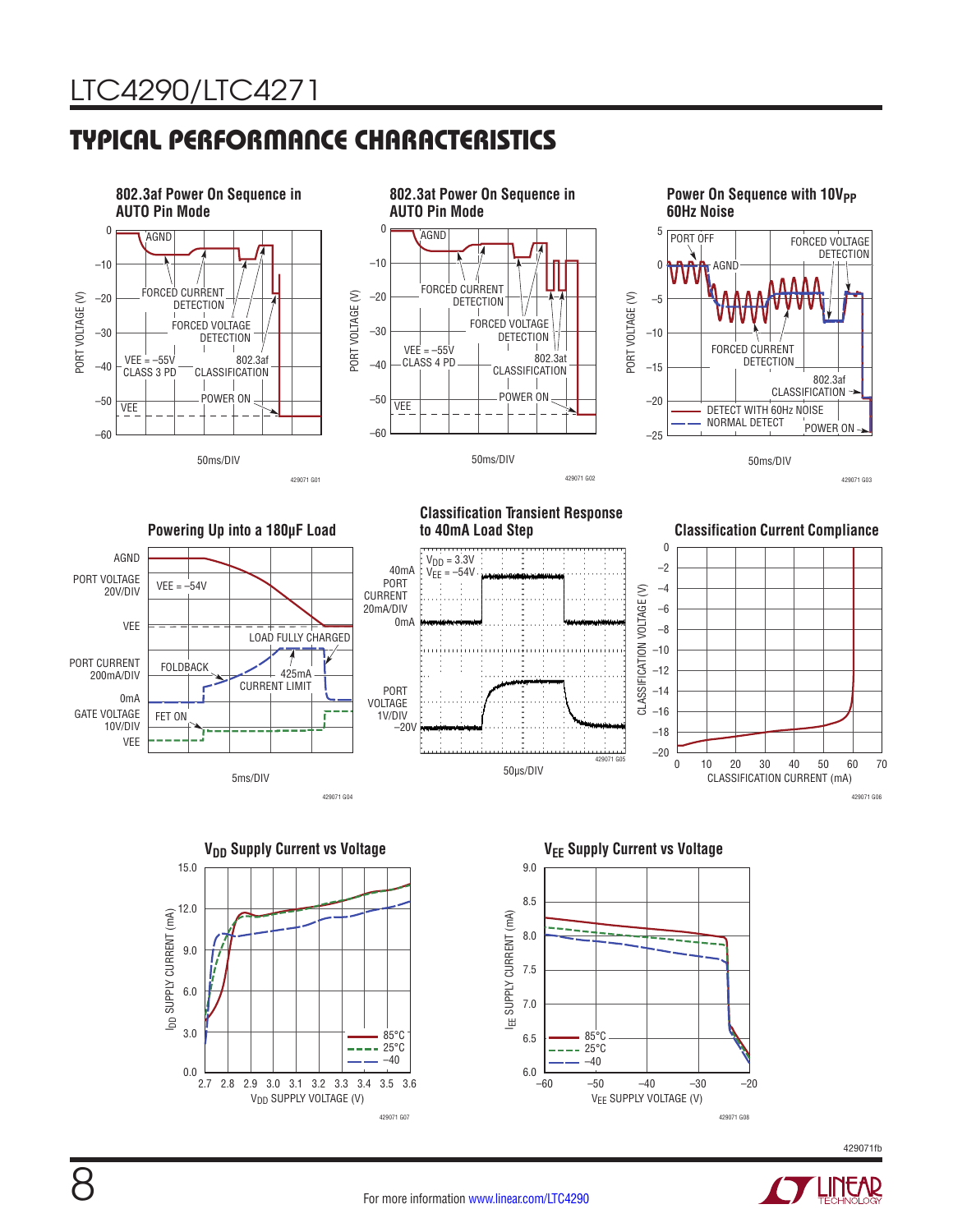### TYPICAL PERFORMANCE CHARACTERISTICS











**vs Temperature 802.3at Current Limit Foldback**









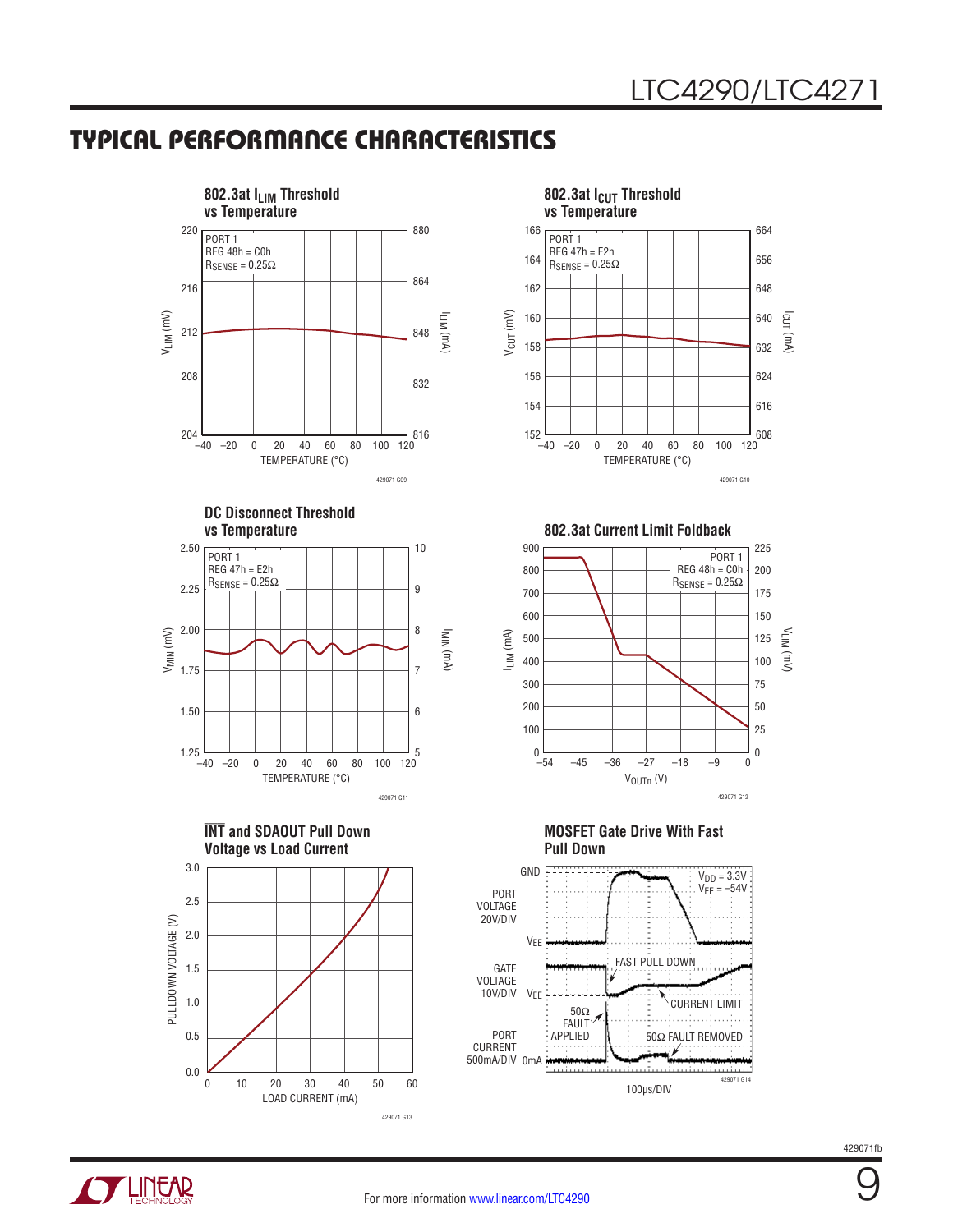### TEST TIMING DIAGRAMS



**Figure 1. Detect, Class and Turn-On Timing in AUTO Pin or Semi-auto Modes**







**Figure 3. DC Disconnect Timing**



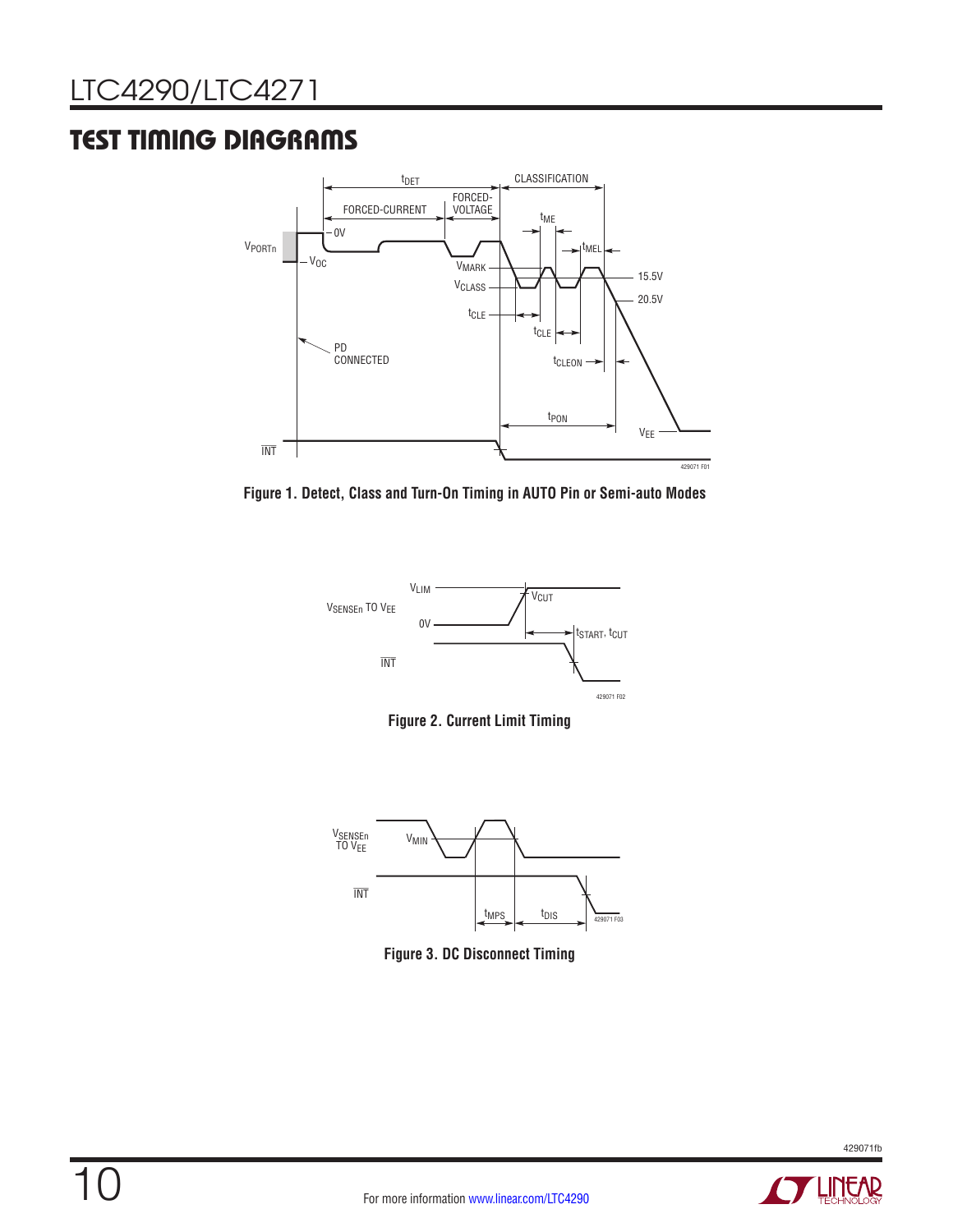### TEST TIMING DIAGRAMS



**Figure 4. Shut Down Delay Timing**



**Figure 5. I 2C Interface Timing**

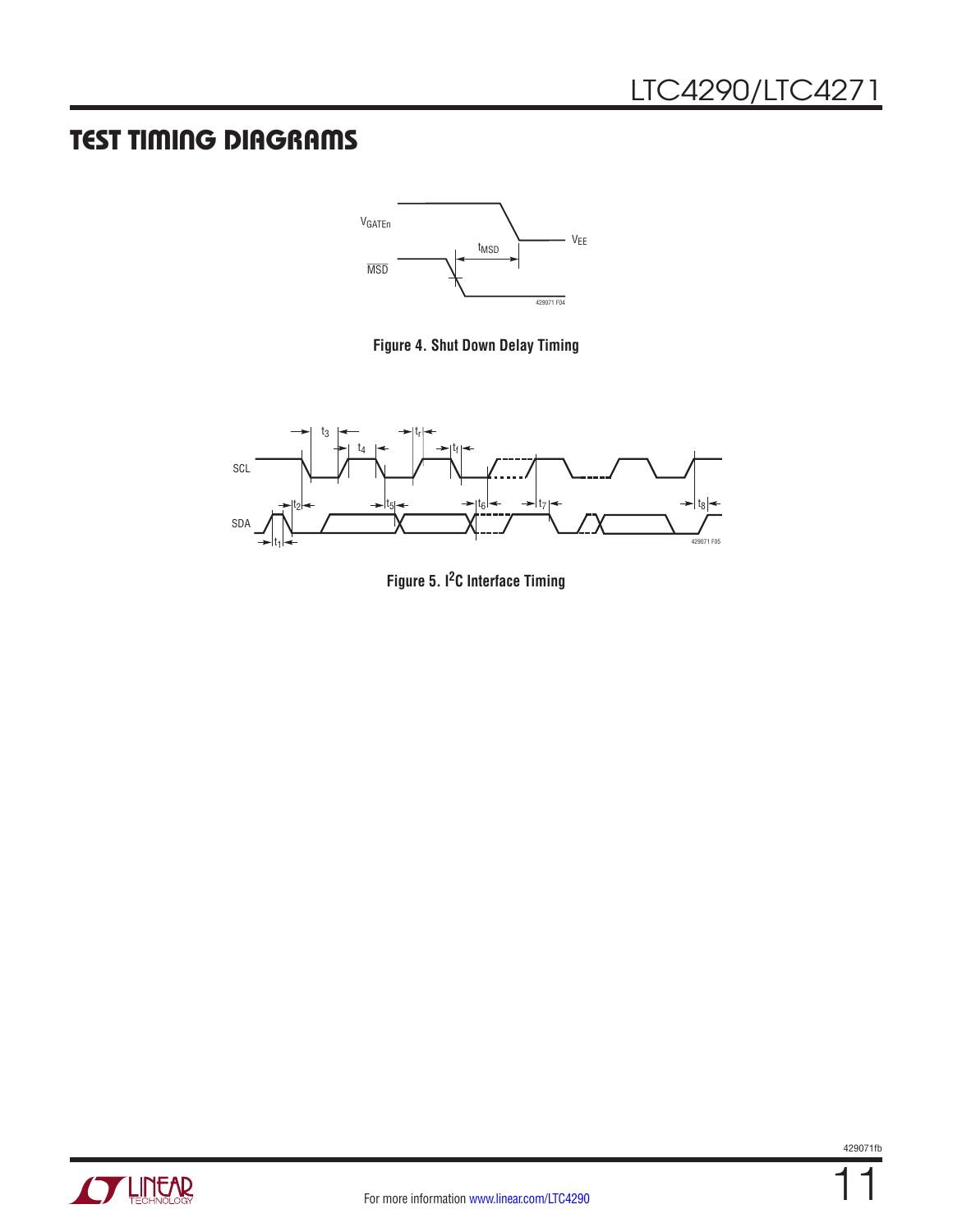# I 2C TIMING DIAGRAMS



**Figure 7. Reading from a Register**



**Figure 8. Reading the Interrupt Register (Short Form)**



**Figure 9. Reading from Alert Response Address**

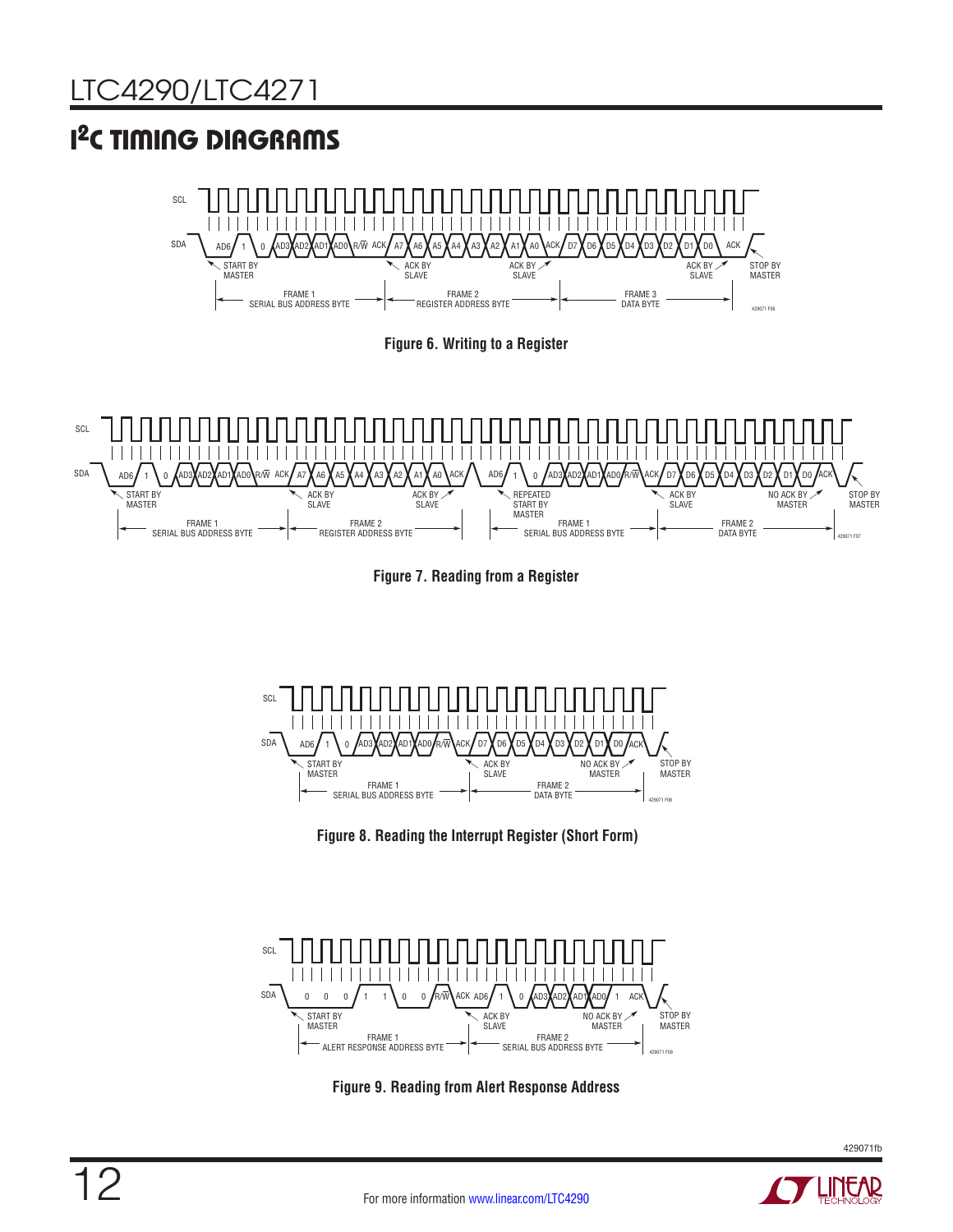### PIN FUNCTIONS

### **LTC4290**

**VEE (Pins 1, 30, 33, 40):** Main PoE Supply Input. Connect to a –45V to –57V supply, relative to AGND. Voltage depends on PSE type (Type 1, Type 2 or LTPoE++).

**GATEn (Pins 2, 4, 7, 9, 22, 24, 27, 29):** Port n Gate Drive. GATEn should be connected to the gate of the external MOSFET for port n. When the MOSFET is turned on, the gate voltage is driven to 12V (typ) above  $V_{EE}$ . During a current limit condition, the voltage at GATEn will be reduced to maintain constant current through the external MOSFET. If the fault timer expires, GATEn is pulled down, turning the MOSFET off and recording a port fault event. If the port is unused, float the GATEn pin.

**OUTn (Pins 3, 5, 8, 10, 21, 23, 26, 28):** Port n Output Voltage Monitor. OUTn should be connected to the output port. A current limit foldback circuit limits the power dissipation in the external MOSFET by reducing the current limit threshold when the drain-to-source voltage exceeds 10V. The port n Power Good bit is set when the voltage from OUTn to  $V_{EE}$  drops below 2.4V (typ). A 500k resistor is connected internally from OUTn to AGND when the port is idle. If the port is unused, the OUTn pin must be floated.

**CAP2 (Pin 6):** Analog Internal 4.3V Power Supply Bypass Capacitor. Connect  $0.1 \mu$ F ceramic cap to  $V_{FF}$ .

**XIO0(Pin 11):** General Purpose Digital Input Output. Logic signal between  $V_{EE}$  and  $V_{EE}$  + 4.3V. Internal pull up.

**SENSEn (Pins 12, 13, 14, 15, 16, 17, 18, 19):** Port n Current Sense Input. SENSEn monitors the external MOSFET current via a 0.5Ω or 0.25Ω sense resistor between SENSEn and  $V_{FF}$ . Whenever the voltage across the sense resistor exceeds the overcurrent detection threshold  $V_{\text{ClIT}}$ , the current limit fault timer counts up. If the voltage across the sense resistor reaches the current limit threshold  $V_{LIM}$ , the GATEn pin voltage is lowered to maintain constant current in the external MOSFET. See Applications Information for further details. If the port is unused, the SENSEn pin must be tied to  $V_{FF}$ .

**XIO1(Pin 20):** General Purpose Digital Input Output. Logic signal between  $V_{FF}$  and  $V_{FF}$  + 4.3V. Internal pull up.

**AGND (Pin 25):** Analog Ground. Connect AGND to the return for the  $V_{FF}$  supply.

**DNA (Pin 36):** Data Transceiver Negative Input Output (Analog). Connect to DND through a data transformer.

**DPA (Pin 37):** Data Transceiver Positive Input Output (Analog). Connect to DPD through a data transformer.

**CNA (Pin 38):** Clock Transceiver Negative Input Output (Analog). Connect to CND through a data transformer.

**CPA (Pin 39):** Clock Transceiver Positive Input Output (Analog). Connect to CPD through a data transformer.

**VSSK (Exposed Pad Pin 41):** Kelvin Sense to V<sub>EE</sub>. Connect to sense resistor common node. Do not connect directly to  $V_{FF}$  plane. See Layout Guide.

#### **Common Pins**

**NC, DNC (LTC4271 Pins 7,13; LTC4290 Pins 31, 32, 34, 35):** All pins identified with "NC" or "DNC" must be left unconnected.

#### **LTC4271**

**AD0 (Pin 1):** Address Bit 0. Tie the address pins high or low to set the starting I<sup>2</sup>C serial address to which the LTC4271 responds. The chip will respond to this address plus the next two incremental addresses. The base address of the first four ports will be  $(A<sub>6</sub>10A<sub>3</sub>A<sub>2</sub>A<sub>1</sub>A<sub>0</sub>)$ b. The second and third groups of four ports will respond at the next two logical addresses. Internally pulled up to  $V_{DD}$ .

**AD1 (Pin 2):** Address Bit 1. See AD0.

**AD2 (Pin 3):** Address Bit 2. See AD0.

**AD3 (Pin 4):** Address Bit 3. See AD0.

**AD6 (Pin 5):** Address Bit 6. See AD0.

**MID (Pin 6):** Midspan Mode Input. When high, the LTC4271 acts as a midspan device. Internally pulled down to DGND.

**CPD (Pin 8):** Clock Transceiver Positive Input Output (Digital). Connect to CPA through a data transformer.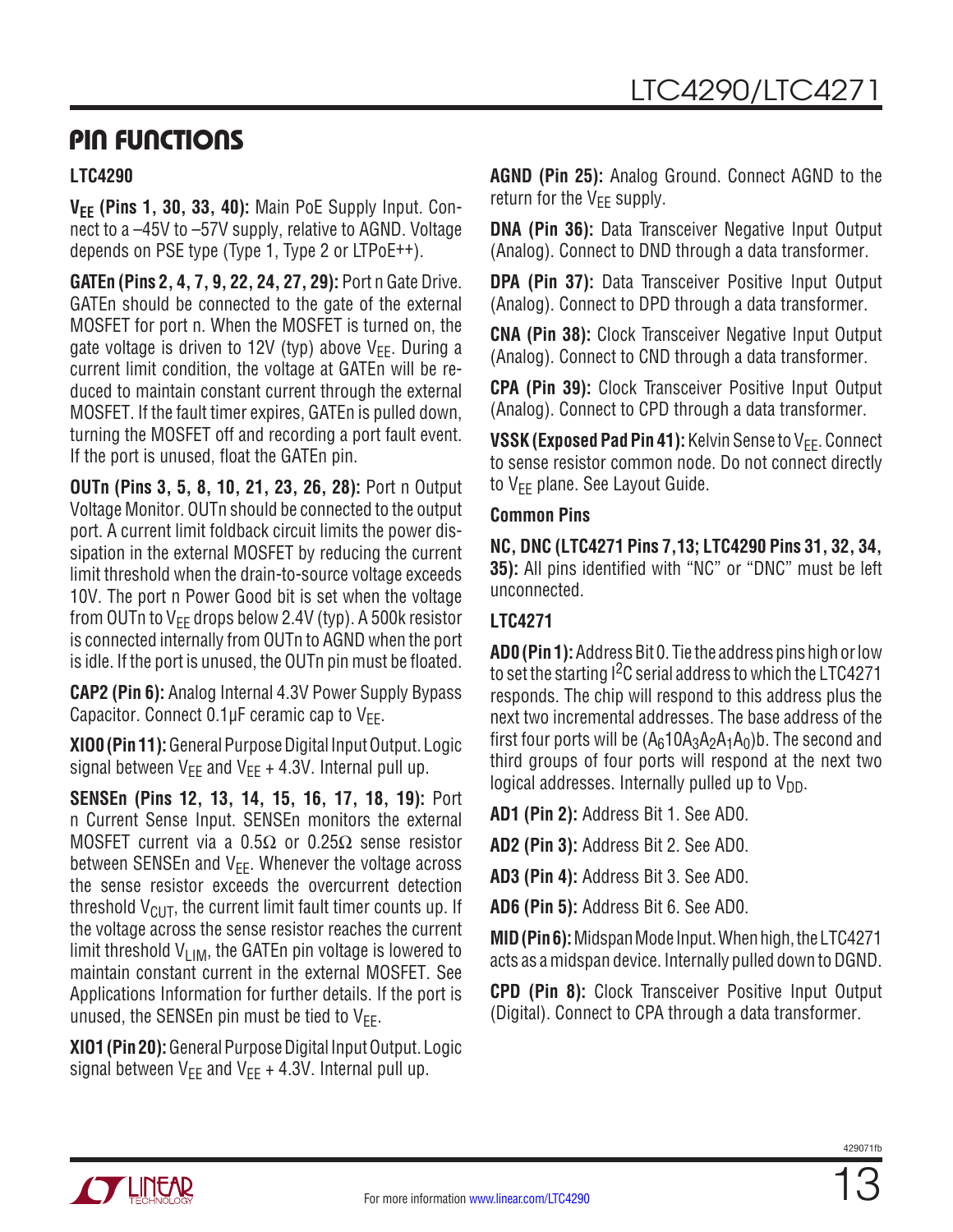### PIN FUNCTIONS

**CND (Pin 9):** Clock Transceiver Negative Input Output (Digital). Connect to CNA through a data transformer.

**DPD (Pin 10):** Data Transceiver Positive Input Output (Digital). Connect to DPA through a data transformer.

**DND (Pin 11):** Data Transceiver Negative Input Output (Digital). Connect to DNA through a data transformer.

**V<sub>DD33</sub>** (Pins 12, 20): V<sub>DD</sub> IO Power Supply. Connect to a 3.3V power supply relative to DGND.  $V_{DD33}$  must be bypassed to DGND near the LTC4271 with at least a 0.1μF capacitor.

**RESET (Pin 14):**Reset Input, Active Low. When the RESET pin is low, the LTC4290/LTC4271 is held inactive with all ports off and all internal registers reset to their power-up states. When RESET is pulled high, the LTC4271 begins normal operation. RESET can be connected to an external capacitor or RC network to provide a power turn-on delay. Internal filtering of the RESET pin prevents glitches less than 1μs wide from resetting the LTC4290/LTC4271. Internally pulled up to  $V_{DD}$ .

**INT (Pin 15):** Interrupt Output, Open Drain. INT will pull low when any one of several events occur in the LTC4271. It will return to a high impedance state when bits 6 or 7 are set in the Reset PB register (1Ah). The INT signal can be used to generate an interrupt to the host processor, eliminating the need for continuous software polling. Individual  $\overline{\text{INT}}$  events can be disabled using the  $\overline{\text{INT}}$  Mask register (01h). See LTC4271 Software Programming documentation for more information. The INT pin is only updated between <sup>2</sup>C transactions.

**SDAOUT (Pin 16)**: Serial Data Output, Open Drain Data Output for the I2C Serial Interface Bus. The LTC4271 uses two pins to implement the bidirectional SDA function to simplify optoisolation of the I<sup>2</sup>C bus. To implement a standard bidirectional SDA pin, tie SDAOUT and SDAIN together. See Applications Information for more information.

**SDAIN (Pin 17):** Serial Data Input. High impedance data input for the I2C serial interface bus. The LTC4271 uses two pins to implement the bidirectional SDA function to simplify optoisolation of the  $1^2C$  bus. To implement a standard bidirectional SDA pin, tie SDAOUT and SDAIN together. See Applications Information for more information.

**SCL (Pin 18):** Serial Clock Input. High impedance clock input for the  $1<sup>2</sup>C$  serial interface bus. The SCL pin should be connected directly to the I<sup>2</sup>C SCL bus line. SCL must be tied high if the  $1^2C$  serial interface bus is not used.

**CAP1(Pin 19):** Core Power Supply Bypass Capacitor. Connect a 1µF Bypass capacitance to DGND for the internal 1.8V regulator. Do not use other capacitor values.

**AUTO (Pin 21):** AUTO Pin Mode Input. AUTO pin mode allows the LTC4271 to detect and power up a PD even if there is no host controller present on the  $1<sup>2</sup>C$  bus. The AUTO pin determines the state of the internal registers when the LTC4271 is reset or comes out of  $V_{DD}$  UVLO (see LTC4271 Software Programming documentation). The states of these register bits can subsequently be changed via the I2C interface. Internally pulled down to DGND. Must be tied locally to either  $V_{DD}$  or DGND.

**GP1 (Pin 22):** General Purpose Digital Input Output for customer applications. Referenced to DGND.

**GP0 (Pin 23):** General Purpose Digital Input Output for customer applications. Referenced to DGND.

**MSD (Pin 24):** Maskable Shutdown Input. Active low. When pulled low, all ports that have their corresponding mask bit set in the mconfig register (17h) will be reset. Internal filtering of the MSD pin prevents glitches less than 1μs wide from resetting ports. The MSD Pin Mode register can configure the MSD pin polarity. Internally pulled up to  $V_{DD}$ .

**DGND (Exposed Pad Pin 25):** Digital Ground. DGND should be connected to the return from the  $V_{DD}$  supply.

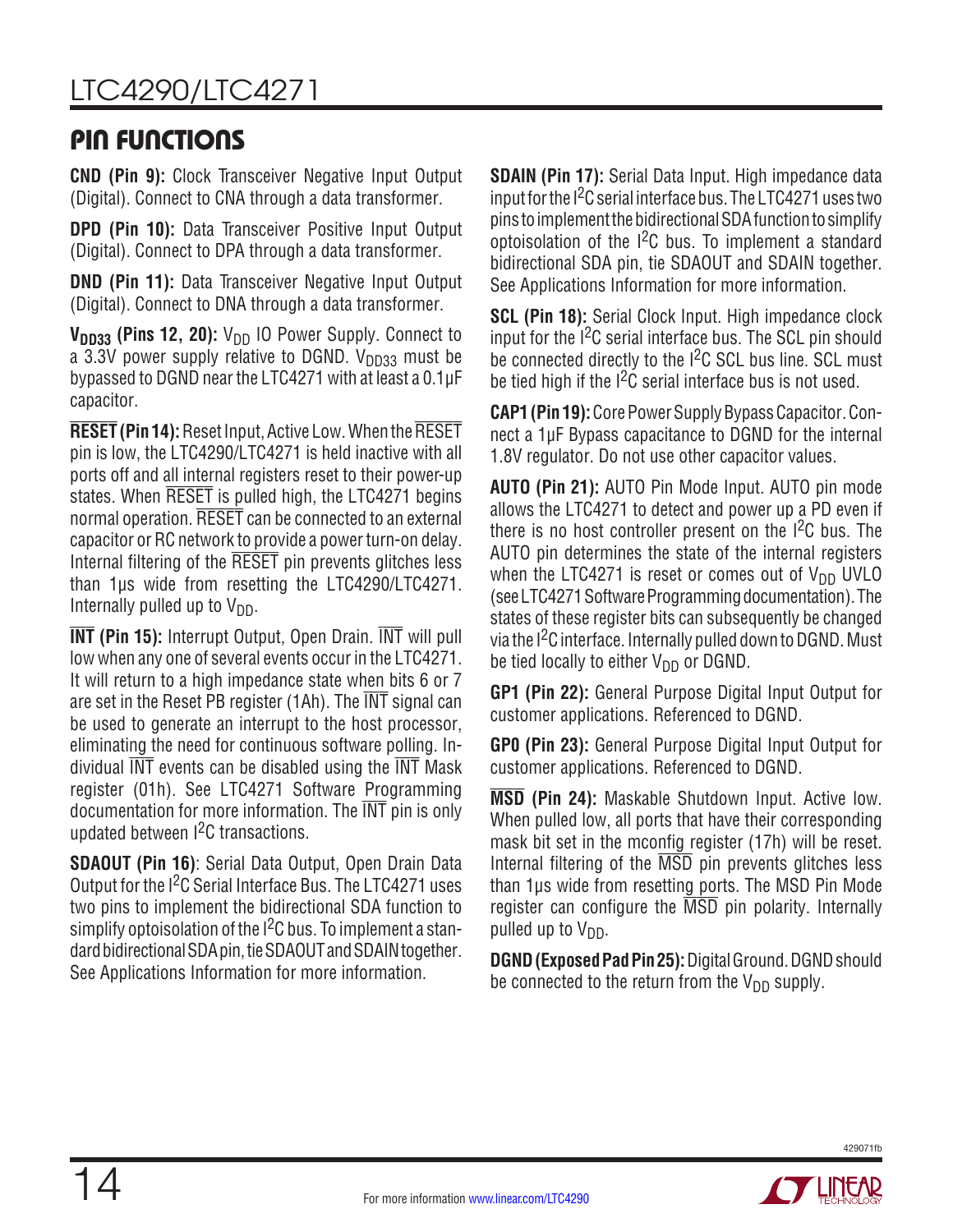#### **OVERVIEW**

Power over Ethernet, or PoE, is a standard protocol for sending DC power over copper Ethernet data wiring. The IEEE group that administers the 802.3 Ethernet data standards added PoE powering capability in 2003. This original PoE spec, known as 802.3af, allowed for 48V DC power at up to 13W. This initial specification was widely popular, but 13W was not adequate for some requirements. In 2009, the IEEE released a new standard, known as 802.3at or PoE+, increasing the voltage and current requirements to provide 25W of power.

The IEEE standard also defines PoE terminology. A device that provides power to the network is known as a PSE, or power sourcing equipment, while a device that draws power from the network is known as a PD, or powered device. PSEs come in two types: Endpoints (typically network switches or routers), which provide data and power; and Midspans, which provide power but pass through data. Midspans are typically used to add PoE capability to existing non-PoE networks. PDs are typically IP phones, wireless access points, security cameras, and similar devices.

#### **PoE++ Evolution**

Even during the process of creating the IEEE PoE+ 25.5W specification it became clear that there was a significant and increasing need for more than 25.5W of delivered power. The A-grade LTC4290/LTC4271 chipset responds to this market by allowing a reliable means of providing up to 90W of delivered power to a LTPoE++ PD. The LTPoE++ specification provides reliable detection and classification extensions to the existing IEEE PoE protocols that are backward compatible and interoperable with existing Type 1 and Type 2 PDs. Unlike other proprietary PoE++ solutions Linear's LTPoE++ provides mutual identification between the PSE and PD. This ensures the LTPoE++ PD knows it may use the requested power at start-up because it has detected a LTPoE++ PSE. LTPoE++ PSEs can differentiate between a LTPoE++ PD and all other types of IEEE compliant PDs allowing LTPoE++ PSEs to remain compliant and interoperable with existing equipment.

#### **LTC4290/LTC4271 Product Overview**

The LTC4290/LTC4271 is a fourth generation 8-port PSE controller that implements eight PSE ports in either an endpoint or midspan design. Virtually all necessary circuitry is included to implement an IEEE 802.3at compliant PSE design, requiring only an external power MOSFET and sense resistor per channel; these minimize power loss compared to alternative designs with onboard MOSFETs and increase system reliability in the event a single channel fails.

All grades of the LTC4290/LTC4271 offer advanced fourth generation PSE features, including per-port current monitoring,  $V_{FF}$  monitoring, port current policing, one second current averaging and four general purpose input/output pins.

The LTC4290/LTC4271 chipset implements a proprietary isolation scheme for inter-chip communication. This architecture dramatically reduces BOM cost by replacing expensive opto-isolators and isolated power supplies with a single low-cost transformer.

The LTC4290/LTC4271 comes in three grades which support different PD power levels.

The A-grade LTC4290/LTC4271 chipset extends PoE power delivery capabilities to LTPoE++ levels. LTPoE++ is a Linear Technology proprietary specification allowing for the delivery of up to 90W to LTPoE++ compliant PDs. The LTPoE++ architecture extends the IEEE physical power negotiation to include 38.7W,52.7W,70W and 90W power levels. The A-grade LTC4290/LTC4271 also incorporates all B- and C-grade features.

The B-grade LTC4290/LTC4271 is a fully IEEE-compliant Type 2 PSE supporting autonomous detection, classification and powering of Type 1 and Type 2 PDs. The B-grade LTC4290/LTC4271 also incorporates all C-grade features.

The C-grade LTC4290/LTC4271 is a fully autonomous 802.3af Type 1 PSE solution. Intended for use only with the AUTO pin tied high, the C-grade chipset autonomously supports detection, classification and powering of Type 1 PDs. As a Type 1 PSE, two event classification is prohibited and Class 4 PDs are automatically treated as Class 0 PDs.

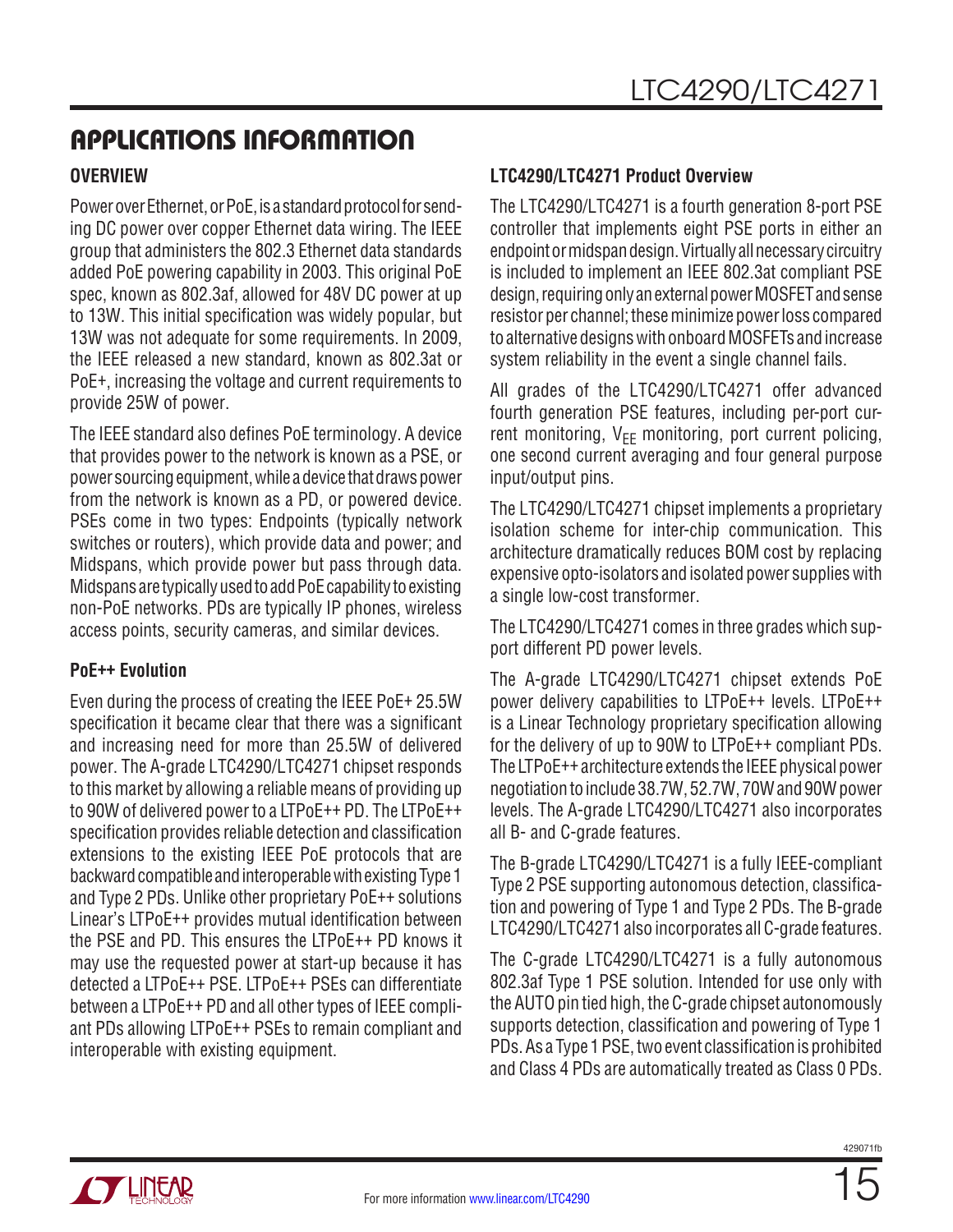#### **PoE BASICS**

Common Ethernet data connections consist of two or four twisted pairs of copper wire (commonly known as CAT-5 cable), transformer-coupled at each end to avoid ground loops. PoE systems take advantage of this coupling arrangement by applying voltage between the center-taps of the data transformers to transmit power from the PSE to the PD without affecting data transmission. Figure 10 shows a high level PoE system schematic.

To avoid damaging legacy data equipment that does not expect to see DC voltage, the PoE spec defines a protocol that determines when the PSE may apply and remove power. Valid PDs are required to have a specific 25k common-mode resistance at their input. When such a PD is connected to the cable, the PSE detects this signature resistance and turns on the power. When the PD is later disconnected, the PSE senses the open circuit and turns power off. The PSE also turns off power in the event of a current fault or short circuit.

When a PD is detected, the PSE optionally looks for a classification signature that tells the PSE the maximum power the PD will draw. The PSE can use this information to allocate power among several ports, to police the current consumption of the PD, or to reject a PD that will

draw more power than the PSE has available. The classification step is optional; if a PSE chooses not to classify a PD, it must assume that the PD is a 13W (full 802.3af power) device.

#### **New in 802.3at**

The newer 802.3at standard supersedes 802.3af and brings several new features:

- A PD may draw as much as 25.5W. Such PDs (and the PSEs that support them) are known as Type 2. Older 13W 802.3af equipment is classified as Type 1. Type 1 PDs will work with all PSEs; Type 2 PDs may require Type 2 PSEs to work properly. The LTC4290/LTC4271 is designed to work in both Type 1 and Type 2 PSE designs, and also supports non-standard configurations at higher power levels.
- The Classification protocol is expanded to allow Type 2 PSEs to detect Type 2 PDs, and to allow Type 2 PDs to determine if they are connected to a Type 2 PSE. Two versions of the new Classification protocol are available: an expanded version of the 802.3af Class Pulse protocol, and an alternate method integrated with the existing LLDP protocol (using the Ethernet



**Figure 10. Power Over Ethernet System Diagram**

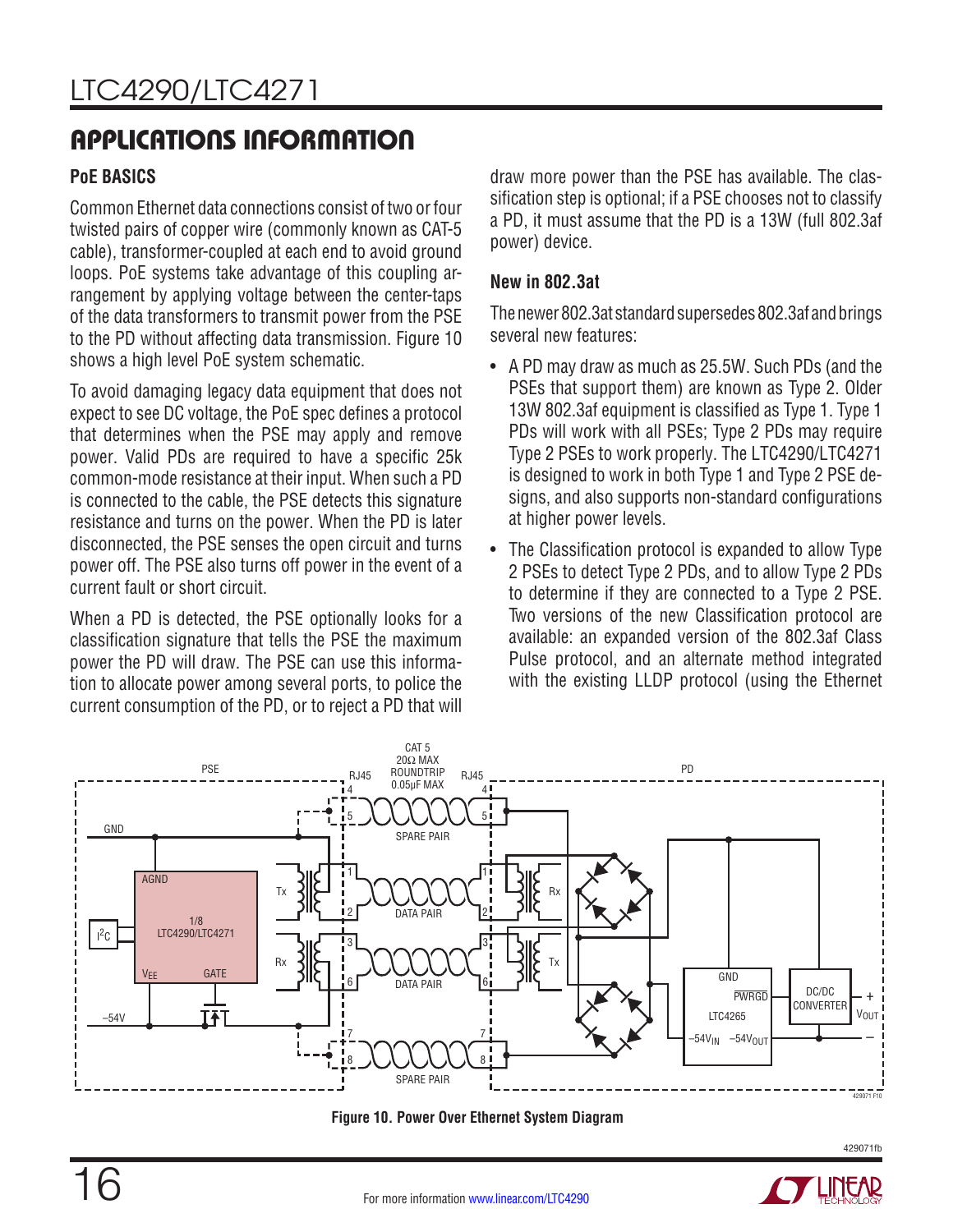data path). The LTC4290/LTC4271 fully supports the new Class Pulse protocol and is also compatible with the LLDP protocol (which is implemented in the data communications layer, not in the PoE circuitry).

• Fault protection current levels and timing are adjusted to reduce peak power in the MOSFET during a fault; this allows the new 25.5W power levels to be reached using the same MOSFETs as older 13W designs.

#### **Extended Power LTPoE++**

A-grade LTC4290/LTC4271 parts add the capability to autonomously deliver up to 90W of power to the PD. LTPoE++ PDs may forgoe 802.3 LLDP support and rely solely on the LTPoE++ Physical Classification to negotiate power with LTPoE++ PSEs; this greatly simplifies highpower PD implementations.

LTPoE++ may be optionally enabled for A-grade LTC4290/ LTC4271s by setting both the High Power Enable and LTPoE++ Enable bits.

The higher levels of LTPoE++ delivery impose additional layout and component selection constraints. LTC4290 pin selects allow the AUTO pin mode LTC4271 to autonomously power up to supported power levels. If the AUTO pin is high, the XIO1 and XIO0 pins are sampled at reset to determine the maximum deliverable power. PDs requesting more than the available power limits are not powered.

#### **Table 1. LTPoE++ AUTO Pin Mode Maximum Delivered Power Capabilities**

| <b>POWER</b> | <b>XI01</b> | XIO <sub>0</sub> |
|--------------|-------------|------------------|
| 38.7W        |             |                  |
| 52.7W        |             |                  |
| 70W          |             |                  |
| 90W          |             |                  |

#### **BACKWARD COMPATIBILITY**

The LTC4290/LTC4271 chipset is designed to be backward compatible with the LTC4266, operating in Type 2 mode, without software changes; only minor layout changes are required to implement a fully compliant IEEE 802.3at design.

Some LTC4266 registers have been obsoleted in the LTC4290/LTC4271 chipset. The obsoleted registers are not required for 802.3at compliant PSE operation. For more details about software differences between the LTC4266 and LTC4290/LTC4271, refer to the LTC4271 Software Programming document.

Operation with high power mode disabled is obsoleted in the LTC4290/LTC4271 chipset. All operations previously available in low power mode are fully implemented as a subset of the high power mode capabilities.

#### **OPERATING MODES**

The LTC4290/LTC4271 includes eight independent ports, each of which can operate in one of four modes: manual, semi-auto, AUTO pin, or shutdown.

|  |  | <b>Table 2. Operating Modes</b> |  |
|--|--|---------------------------------|--|
|--|--|---------------------------------|--|

| <b>MODE</b>     | <b>AUTO</b><br>PIN | <b>OPMD</b>     | DETECT/<br><b>CLASS</b> | <b>POWER-UP</b> | <b>AUTOMATIC</b><br>I <sub>cut</sub> /I <sub>lim</sub><br><b>ASSIGNMENT</b> |
|-----------------|--------------------|-----------------|-------------------------|-----------------|-----------------------------------------------------------------------------|
| <b>AUTO Pin</b> |                    | 11 <sub>b</sub> | Enabled<br>at Reset     | Automatically   | Yes                                                                         |
| Reserved        | 0                  | 11 <sub>b</sub> | N/A                     | N/A             | N/A                                                                         |
| Semi-auto       | 0                  | 10 <sub>b</sub> | Host<br>Enabled         | Upon<br>Request | No                                                                          |
| Manual          | 0                  | 01 <sub>b</sub> | Once<br>Upon<br>Request | Upon<br>Request | No                                                                          |
| Shutdown        | 0                  | 00 <sub>b</sub> | Disabled                | Disabled        | No                                                                          |

In manual mode, the port waits for instructions from the host system before taking any action. It runs a single detection or classification cycle when commanded to by the host, and reports the result in its Port Status register. The host system can command the port to turn on or off the power at any time.

In semi-auto mode, the port repeatedly attempts to detect and classify any PD attached to it. It reports the status of these attempts back to the host, and waits for a command from the host before turning on power to the port. The host must enable detection (and optionally classification) for the port before detection will start.

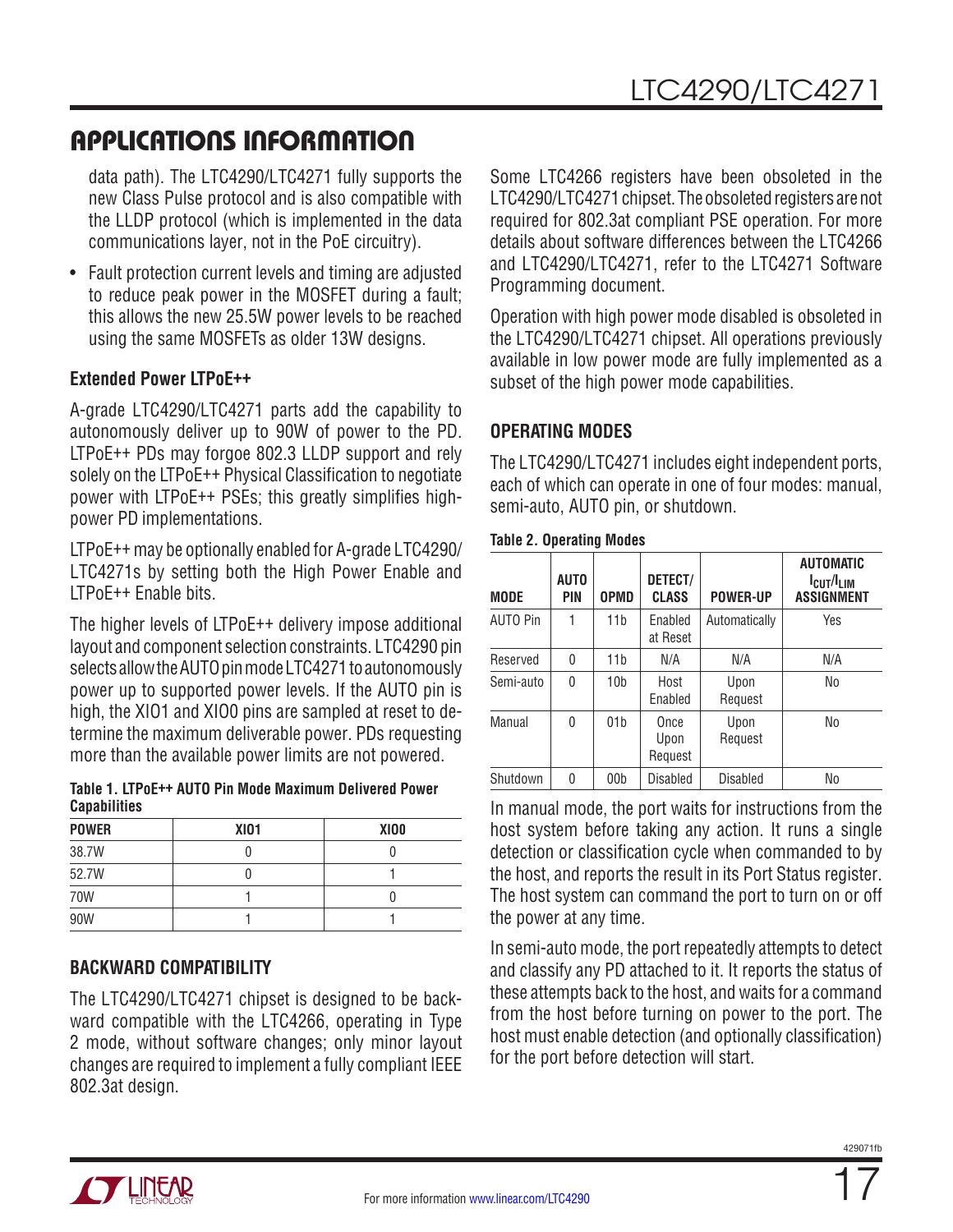AUTO pin mode operates the same as semi-auto mode except it will automatically turn on the power to the port if detection is successful. AUTO pin mode will autonomously set the  $I_{\text{ClIT}}$  and  $I_{\text{LIM}}$  values based on the class result. This operational mode is only valid if the AUTO pin is high at reset or power-up and remains high during operation.

In shutdown mode, the port is disabled and will not detect or power a PD.

Regardless of which mode it is in, the LTC4290/LTC4271 will remove power automatically from any port that generates a current limit fault. It will also automatically remove power from any port that generates a disconnect event if disconnect detection is enabled. The host controller may also command the port to remove power at any time.

#### **Reset and the AUTO/MID Pins**

The initial LTC4290/LTC4271 configuration depends on the state of the AUTO and MID pins during reset. Reset occurs at power-up, or whenever the RESET pin is pulled low or the global Reset All bit is set. Changing the state of AUTO or MID after power-up will not properly change the port behavior of the LTC4290/LTC4271 until a reset occurs.

Although typically used with a host controller, the LTC4290/ LTC4271 can also be used in a standalone mode with no connection to the serial interface. If there is no host present, the AUTO pin must be tied high so that, at reset, all ports will be configured to operate automatically. Each port will detect and classify repeatedly until a PD is discovered, set  $I_{\text{ClIT}}$  and  $I_{\text{LIM}}$  according to the classification results, apply power to valid PDs, and remove power when a PD is disconnected.

Table 3 shows the  $I_{\text{CUT}}$  and  $I_{\text{LIM}}$  values that will be automatically set in standalone (AUTO pin) mode, based on the discovered class.

| Table 0. ICIIT and II IM values in otalitatulle Mode |              |                    |  |  |  |
|------------------------------------------------------|--------------|--------------------|--|--|--|
| <b>CLASS</b>                                         | <b>I</b> CUT | lı im              |  |  |  |
| Class 1                                              | 112mA        | 425 <sub>m</sub> A |  |  |  |
| Class 2                                              | 206mA        | 425 <sub>m</sub> A |  |  |  |
| Class 3 or 0                                         | 375mA        | 425mA              |  |  |  |
| Class 4                                              | 638mA        | 850 <sub>m</sub> A |  |  |  |

The automatic setting of  $I_{\text{Cl}}$  and  $I_{\text{LIM}}$  values only occurs if the LTC4290/LTC4271 is reset with the AUTO pin high.

If the standalone application is a midspan, the MID pin must be tied high to enable correct midspan detection timing.

### **DETECTION**

#### **Detection Overview**

To avoid damaging network devices that were not designed to tolerate DC voltage, a PSE must determine whether the connected device is a real PD before applying power. The IEEE specification requires that a valid PD have a commonmode resistance of 25k ±5% at any port voltage below 10V. The PSE must accept resistances that fall between 19k and 26.5k, and it must reject resistances above 33k or below 15k (shaded regions in Figure 11). The PSE may choose to accept or reject resistances in the undefined areas between the must-accept and must-reject ranges. In particular, the PSE must reject standard computer network ports, many of which have 150 $\Omega$  common-mode termination resistors that will be damaged if power is applied to them (the black region at the left of Figure 11).



**Figure 11. IEEE 802.3af Signature Resistance Ranges**

#### **4-Point Detection**

The LTC4290/LTC4271 uses a 4-point detection method to discover PDs. False-positive detections are minimized by checking for signature resistance with both forced-current and forced-voltage measurements.

Initially, two test currents are forced onto the port (via the OUTn pin) and the resulting voltages are measured. The detection circuitry subtracts the two V-I points to determine the resistive slope while removing offset caused by series diodes or leakage at the port (see Figure 12). If the forcedcurrent detection yields a valid signature resistance, two test voltages are then forced onto the port and the resulting currents are measured and subtracted. Both methods

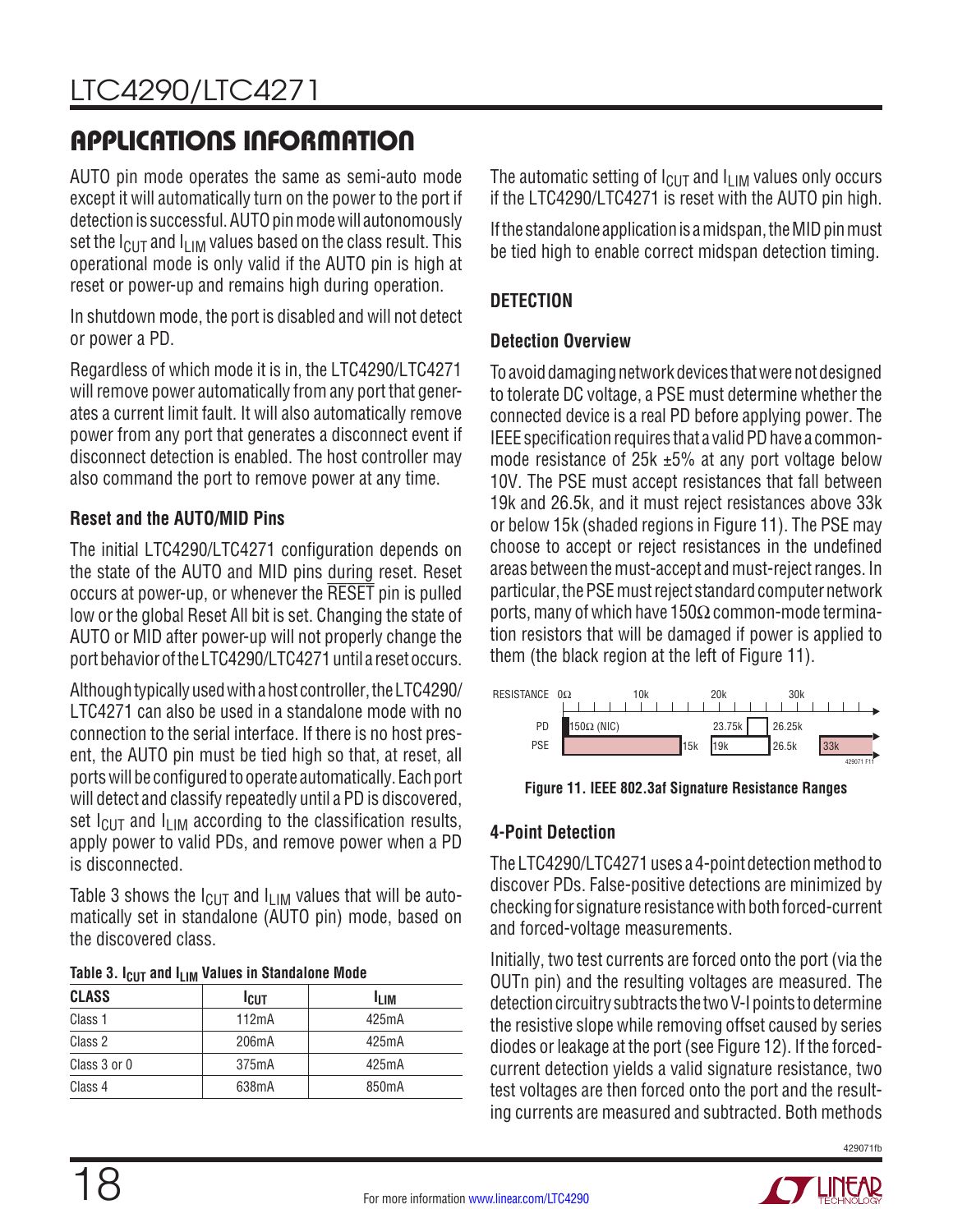

**Figure 12. PD Detection**

must report valid resistances for the port to report a valid detection. PD signature resistances between 17k and 29k (typically) are detected as valid and reported as Detect Good in the corresponding Port Status register. Values outside this range, including open and short circuits, are also reported. If the port measures less than 1V at the first forced-current test, the detection cycle will abort and Short Circuit will be reported. Table 4 shows the possible detection results.

#### **Table 4. Detection Status**

| <b>DETECTION RESULT</b>           |
|-----------------------------------|
| Detect Status Unknown             |
| <b>Short Circuit</b>              |
| $C_{\text{PD}}$ too High          |
| $R_{SIG}$ too Low                 |
| Detect Good                       |
| R <sub>SIG</sub> too High         |
| Open Circuit                      |
| Port Voltage Outside Detect Range |
|                                   |

### **More on Operating Modes**

The port's operating mode determines when the LTC4290/ LTC4271 runs a detection cycle. In manual mode, the port will idle until the host orders a detect cycle. It will then run detection, report the results, and return to idle to wait for another command.

In semi-auto mode, the LTC4290/LTC4271 autonomously polls a port for PDs, but it will not apply power until commanded to do so by the host. The Port Status register is updated at the end of each detection cycle.

If a valid signature resistance is detected and classification is enabled, the port will classify the PD and report that result as well. The port will then wait for at least 100ms (or 2 seconds if midspan mode is enabled), and will repeat the detection cycle to ensure that the data in the Port Status register is up-to-date.

If the port is in semi-auto mode and high power operation is enabled, the port will not turn on in response to a power-on command unless the current detect result is detect good. Any other detect result will generate a  $t_{\text{STAT}}$ fault if a power-on command is received. In high power mode the port must be placed in manual mode to force a port on regardless of detect outcome.

Behavior in AUTO pin mode is similar to semi-auto; however, after detect good is reported and the port is classified (if classification is enabled), it is automatically powered on without further intervention. In standalone (AUTO pin) mode, the  $I_{\text{CUT}}$  and  $I_{\text{LIM}}$  thresholds are automatically set; see the Reset and the AUTO/MID Pins section for more information.

The signature detection circuitry is disabled when the port is initially powered up with the AUTO pin low, in shutdown mode, or when the corresponding Detect Enable bit is cleared.

### **Detection of Legacy PDs**

Proprietary PDs that predate the original IEEE 802.3af standard are commonly referred to today as legacy devices. One type of legacy PD uses a large common-mode capacitance (>10μF) as the detection signature. Note that PDs in this range of capacitance are defined as invalid, so a PSE that detects legacy PDs is technically noncompliant with the IEEE spec. The LTC4290/LTC4271 can be configured to detect this type of legacy PD. Legacy detection is disabled by default, but can be manually enabled on a per-port basis. When enabled, the port will report Detect Good when it sees either a valid IEEE PD or a high-capacitance legacy PD. With legacy mode disabled, only valid IEEE PDs will be recognized.

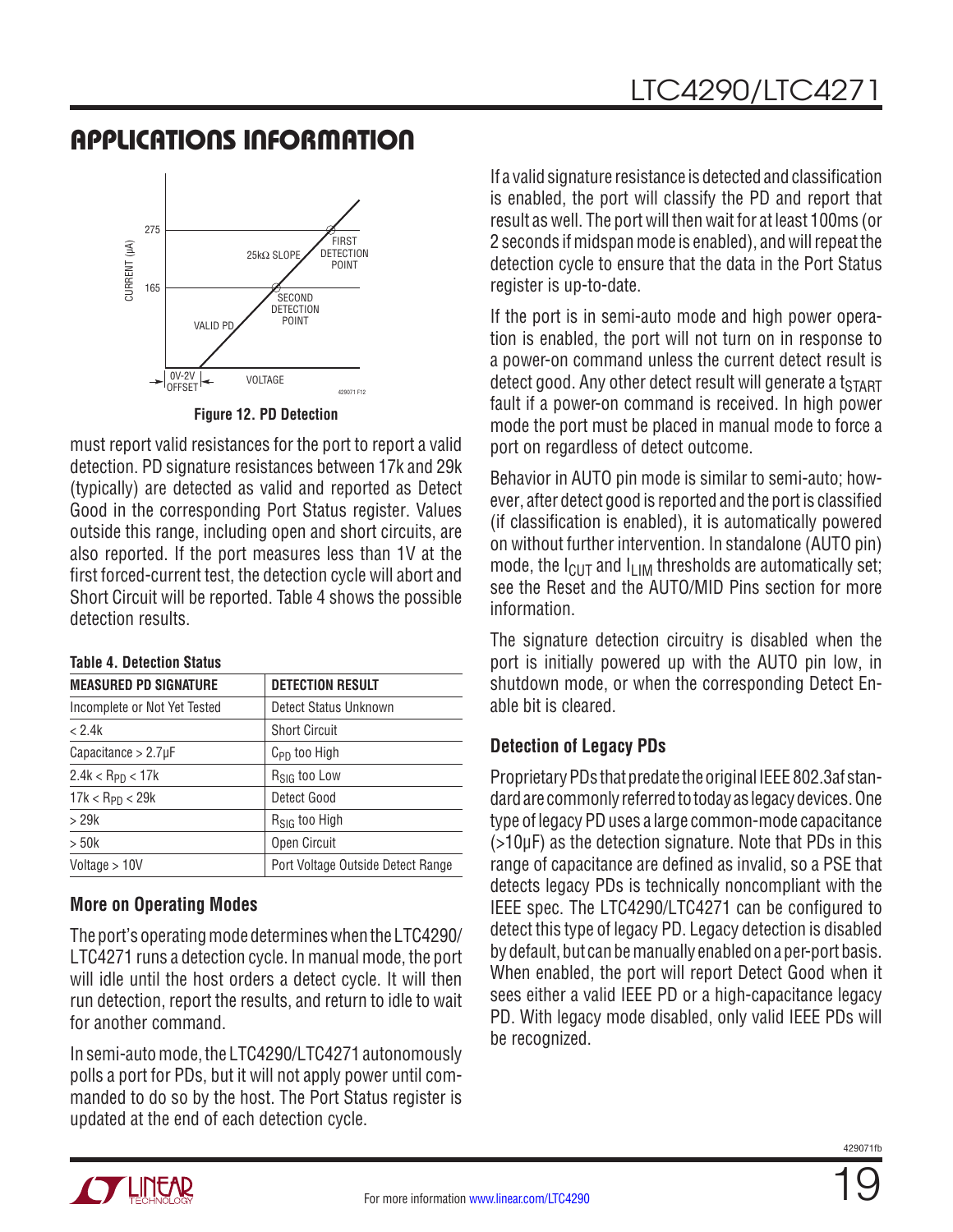#### **CLASSIFICATION**

#### **802.3af Classification**

A PD may optionally present a classification signature to the PSE to indicate the maximum power it will draw while operating. The IEEE specification defines this signature as a constant current draw when the PSE port voltage is in the  $V_{C1,ASS}$  range (between 15.5V and 20.5V), with the current level indicating one of 5 possible PD classes. Figure 13 shows a typical PD load line, starting with the slope of the 25k signature resistor below 10V, then transitioning to the classification signature current (in this case, Class 3) in the  $V_{C1,ASS}$  range. Table 5 shows the possible classification values.

**Table 5. 802.3af and 802.3at Classification Values**

| <b>CLASS</b> | <b>RESULT</b>                                  |
|--------------|------------------------------------------------|
| Class 0      | No Class Signature Present; Treat Like Class 3 |
| Class 1      | 3W                                             |
| Class 2      | 7W                                             |
| Class 3      | 13W                                            |
| Class 4      | 25.5W (Type 2)                                 |

If classification is enabled, the port will classify the PD immediately after a successful detection cycle in semi-auto or AUTO pin modes, or when commanded to in manual mode. It measures the PD classification signature by applying 18V for 12ms (both values typical) to the port via the OUTn pin and measuring the resulting current; it then reports the discovered class in the Port Status register.



**Figure 13. PD Classification**

If the LTC4290/LTC4271 is in AUTO pin mode, it will additionally use the classification result to set the  $I_{\text{ClIT}}$  and  $I_{\text{LIM}}$  thresholds. See the Reset and the AUTO/MID Pin section for more information.

The classification circuitry is disabled when the port is initially powered up with the AUTO pin low, in shutdown mode, or when the corresponding Class Enable bit is cleared.

#### **802.3at 2-Event Classification**

The 802.3at specification defines two methods of classifying a Type 2 PD. A-grade and B-grade LTC4290/LTC4271 parts support 802.3at 2-event classification.

One method adds extra fields to the Ethernet LLDP data protocol; although the LTC4290/LTC4271 is compatible with this classification method, it cannot perform classification directly since it doesn't have access to the data path. LLDP classification requires the PSE to power the PD as a standard 802.3af (Type 1) device. It then waits for the host to perform LLDP communication with the PD and update the PSE port data. The LTC4290/LTC4271 supports changing the  $I_{LIM}$  and  $I_{CUT}$  levels on the fly, allowing the host to complete LLDP classification.

The second 802.3at classification method, known as 2-event classification or ping-pong, is supported by the LTC4290/LTC4271. A Type 2 PD that is requesting more than 13W will indicate Class 4 during normal 802.3af classification. If the LTC4290/LTC4271 sees Class 4, it forces the port to a specified lower voltage (called the mark voltage, typically 9V), pauses briefly, and then re-runs classification to verify the Class 4 reading (Figure 1). It also sets a bit in the High Power Status register to indicate that it ran the second classification cycle. The second cycle alerts the PD that it is connected to a Type 2 PSE which can supply Type 2 power levels.

2-event ping-pong classification is enabled by setting a bit in the port's High Power Mode register. Note that a pingpong enabled port only runs the second classification cycle when it detects a Class 4 device; if the first cycle returns Class 0 to 3, the port determines it is connected to a Type 1 PD and does not run the second classification cycle.



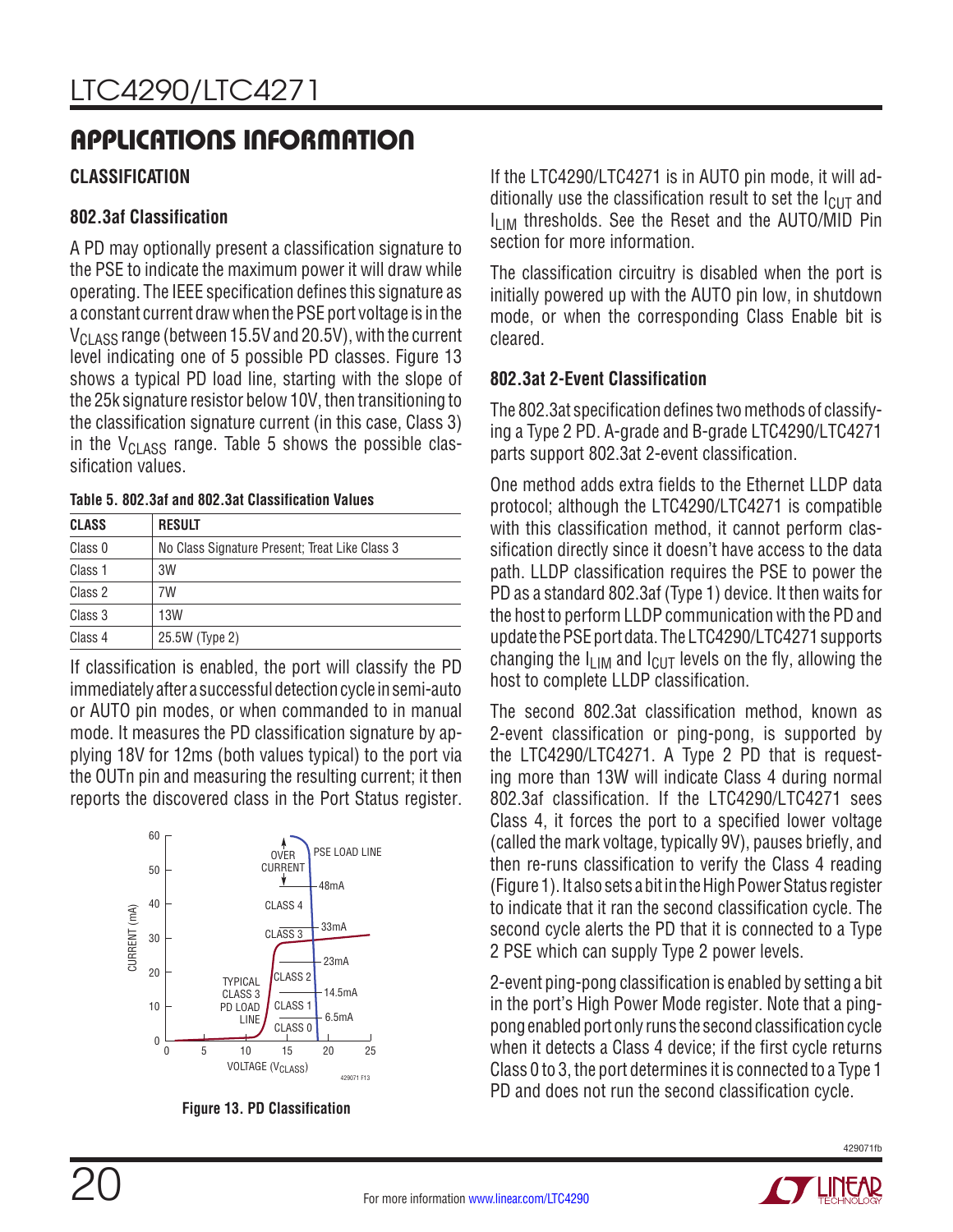#### **Invalid Type 2 Class Combinations**

The 802.3at specification defines a Type 2 PD class signature as two consecutive Class 4 results; a Class 4 followed by a Class 0-3 is not a valid signature. In AUTO pin mode, the LTC4290/LTC4271 will power a detected PD regardless of the classification results, with one exception: if the PD presents an invalid Type 2 signature (Class 4 followed by Class 0 to 3), the LTC4290/LTC4271 will not provide power and will restart the detection process. To aid in diagnosis, the Port Status register will always report the results of the last class pulse, so an invalid Class 4–Class 2 combination would report a second class pulse was run in the High Power Status register (which implies that the first cycle found class 4), and Class 2 in the Port Status register.

#### **POWER CONTROL**

The primary function of the LTC4290/LTC4271 is to control the delivery of power to the PSE port. It does this by controlling the gate drive voltage of an external power MOSFET while monitoring the current via an external sense resistor and the output voltage at the OUT pin. This circuitry serves to couple the raw  $V_{FF}$  input supply to the port in a controlled manner that satisfies the PDs power needs while minimizing both power dissipation in the MOSFET and disturbances on the  $V_{FF}$  backplane.

#### **Inrush Control**

Once the command has been given to turn on a port, the LTC4290/LTC4271 ramps up the GATE pin of that port's external MOSFET in a controlled manner. Under normal power-up circumstances, the MOSFET gate will rise until the port current reaches the inrush current limit level (typically 425mA), at which point the GATE pin will be servoed to maintain the specified I<sub>INRUSH</sub> current. During this inrush period, a timer  $(t_{\text{START}})$  runs. When output charging is complete, the port current will fall and the GATE pin will be allowed to continue rising to fully enhance the MOSFET and minimize its on-resistance. The final  $V_{GS}$  is

nominally 12V. The inrush period is maintained until the  $t_{\text{START}}$  timer expires. At this time if the inrush current limit level is still exceeded, the port will be turned back off and a t $_{\rm START}$  fault reported.

#### **Current Limit**

Each LTC4290/LTC4271 port includes two current limiting thresholds ( $I_{\text{Cl}}$ <sub>LIT</sub> and  $I_{\text{LIM}}$ ), each with a corresponding timer (t<sub>CUT</sub> and t<sub>LIM</sub>). Setting the  $I_{\text{CUT}}$  and  $I_{\text{LIM}}$  thresholds depends on several factors: the class of the PD, the voltage of the main supply ( $V_{FF}$ ), the type of PSE (Type 1 or Type 2), the sense resistor (0.5 $\Omega$  or 0.25 $\Omega$ ), the SOA of the MOSFET, and whether or not the system is required to enforce class current levels.

Per the IEEE specification, the LTC4290/LTC4271 will allow the port current to exceed  $I_{\text{ClIT}}$  for a limited period of time before removing power from the port, whereas it will actively control the MOSFET gate drive to keep the port current below  $I_{LIM}$ . The port does not take any action to limit the current when only the  $I_{\text{ClT}}$  threshold is exceeded, but does start the  $t_{\text{Cl}}$  timer. If the current drops below the  $I_{\text{Cl}}$  current threshold before its timer expires, the  $t_{\text{Cl}}$  timer counts back down, but at 1/16 the rate that it counts up. If the  $t_{ClIT}$  timer reaches 60ms (typical) the port is turned off and the port  $t_{\text{CUT}}$  fault is set. This allows the current limit circuitry to tolerate intermittent overload signals with duty cycles below about 6%; longer duty cycle overloads will turn the port off.

The  $I_{LIM}$  current limiting circuit is always enabled and actively limiting port current. The  $t_{\text{LM}}$  timer is enabled only when the  $t_{LIM}$  Enable bit is set. This allows  $t_{LIM}$  to be set to a shorter value than  $t_{CUT}$  to provide more aggressive MOSFET protection and turn off a port before MOSFET damage can occur. The  $t_{LIM}$  timer starts when the  $I_{LIM}$ threshold is exceeded. When the  $t_{\text{LM}}$  timer reaches 12ms (typical) the port is turned off and the port  $t_{\text{LIM}}$  fault is set. When the t<sub>LIM</sub> Enable bit is disabled t<sub>LIM</sub> behaviors are tracked by the  $t_{\text{Cl}}$  timer, which counts up during both  $I<sub>I</sub>$  IM and  $I<sub>C</sub>$ <sub>IT</sub> events.

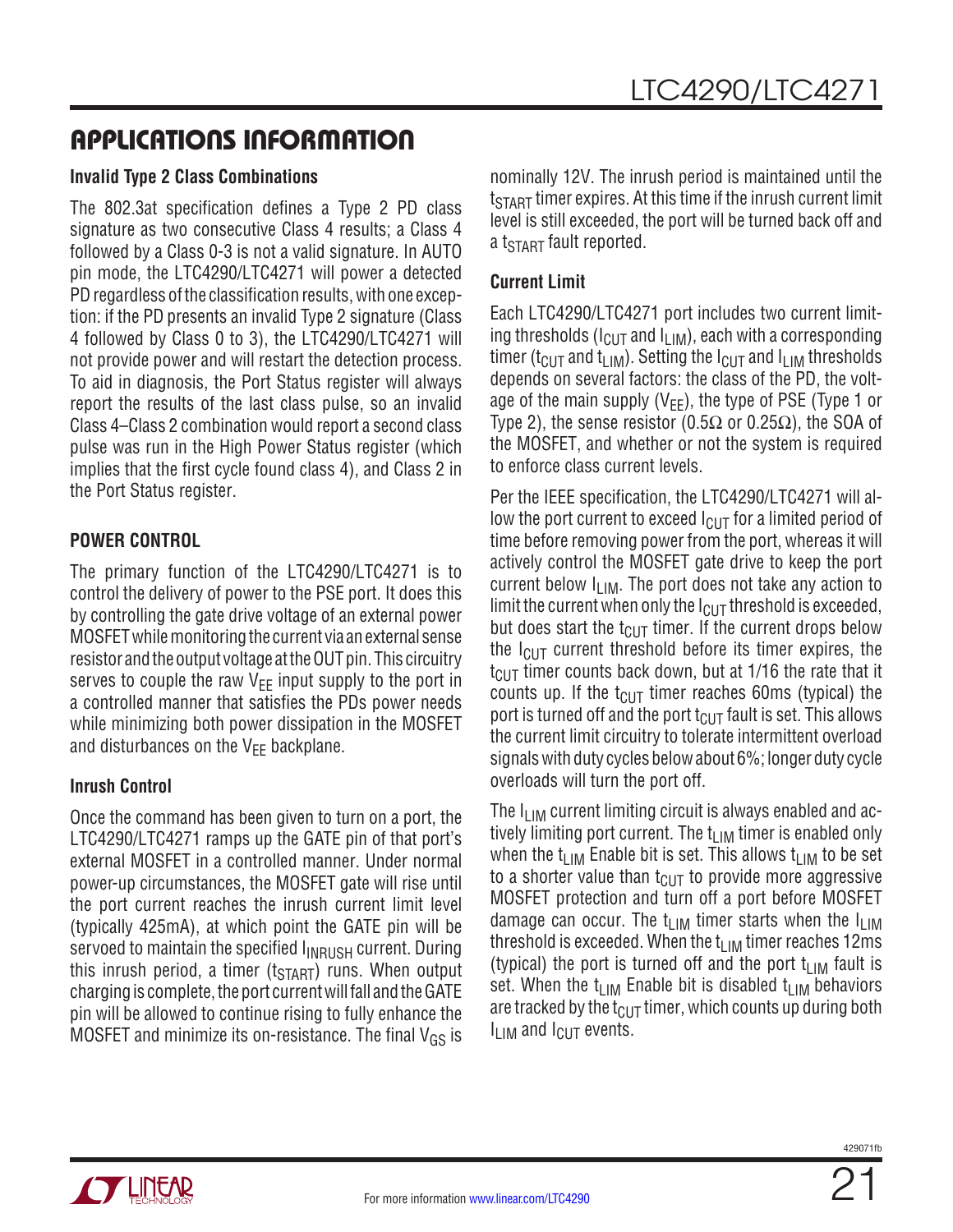$I_{\text{Cl}}$  is typically set to a lower value than  $I_{\text{LIM}}$  to allow the port to tolerate minor faults without current limiting.

Per the IEEE specification, the LTC4290/LTC4271 will automatically set  $I_{\text{LIM}}$  to 425mA (shown in bold in Table 6) during inrush at port turn-on, and then switch to the programmed I<sub>LIM</sub> setting once inrush has completed. To maintain IEEE compliance,  $I_{LIM}$  should be kept at 425mA for all Type 1 PDs, and 850mA if a Type 2 PD is detected. I<sub>LIM</sub> is automatically reset to 425mA when a port turns off.

|                |                                | <b>INTERNAL REGISTER SETTING (hex)</b> |
|----------------|--------------------------------|----------------------------------------|
| $I_{LIM}$ (mA) | $R_{\text{SENSE}} = 0.5\Omega$ | $R_{\text{SENSE}} = 0.25 \Omega$       |
| 53             | 88                             |                                        |
| 106            | 08                             | 88                                     |
| 159            | 89                             |                                        |
| 213            | 80                             | 08                                     |
| 266            | 8A                             |                                        |
| 319            | 09                             | 89                                     |
| 372            | 8B                             |                                        |
| 425            | $\bf{00}$                      | 80                                     |
| 478            | 8E                             |                                        |
| 531            | 92                             | 8A                                     |
| 584            | CB                             |                                        |
| 638            | 10                             | 90                                     |
| 744            | D <sub>2</sub>                 | <b>9A</b>                              |
| 850            | 40                             | C <sub>0</sub>                         |
| 956            | 4A                             | CA                                     |
| 1063           | 50                             | D <sub>0</sub>                         |
| 1169           | 5A                             | DA                                     |
| 1275           | 60                             | E <sub>0</sub>                         |
| 1488           | 52                             | 49                                     |
| 1700           |                                | 40                                     |
| 1913           |                                | 4A                                     |
| 2125           |                                | 50                                     |
| 2338           |                                | 5A                                     |
| 2550           |                                | 60                                     |
| 2975           |                                | 52                                     |

#### **Table 6. Example Current Limit Settings**

#### **I<sub>LIM</sub>** Foldback

The LTC4290/LTC4271 features a two-stage foldback circuit that reduces the port current if the port voltage falls below the normal operating voltage. This keeps MOSFET power dissipation at safe levels for typical 802.3af MOSFETs, even at extended 802.3at power levels. Current limit and foldback behavior are programmable on a per-port basis.

Table 6 gives examples of recommended  $I_{LIM}$  register settings.

The LTC4290/LTC4271 will support current levels well beyond the maximum values in the 802.3at specification. The shaded areas in Table 6 indicate settings that may require a larger external MOSFET, additional heat sinking, or setting t<sub>LIM</sub> Enable.

#### **MOSFET Fault Detection**

LTC4290/LTC4271 PSE ports are designed to tolerate significant levels of abuse, but in extreme cases it is possible for the external MOSFET to be damaged. A failed MOSFET may short source to drain, which will make the port appear to be on when it should be off; this condition may also cause the sense resistor to fuse open, turning off the port but causing the LTC4290 SENSE pin to rise to an abnormally high voltage. A failed MOSFET may also short from gate to drain, causing the LTC4290 GATE pin to rise to an abnormally high voltage. The LTC4290 OUT, SENSE and GATE pins are designed to tolerate up to 80V faults without damage.

If the LTC4290/LTC4271 sees any of these conditions for more than 180μs, it disables all port functionality, reduces the gate drive pull-down current for the port and reports a FET Bad fault. This is typically a permanent fault, but the host can attempt to recover by resetting the port, or by resetting the entire chip if a port reset fails to clear the fault. If the MOSFET is in fact bad, the fault will quickly return, and the port will disable itself again. The remaining ports of the LTC4290/LTC4271 are unaffected.

An open or missing MOSFET will not trigger a FET Bad fault, but will cause a  $t<sub>START</sub>$  fault if the LTC4290/LTC4271 attempts to turn on the port.



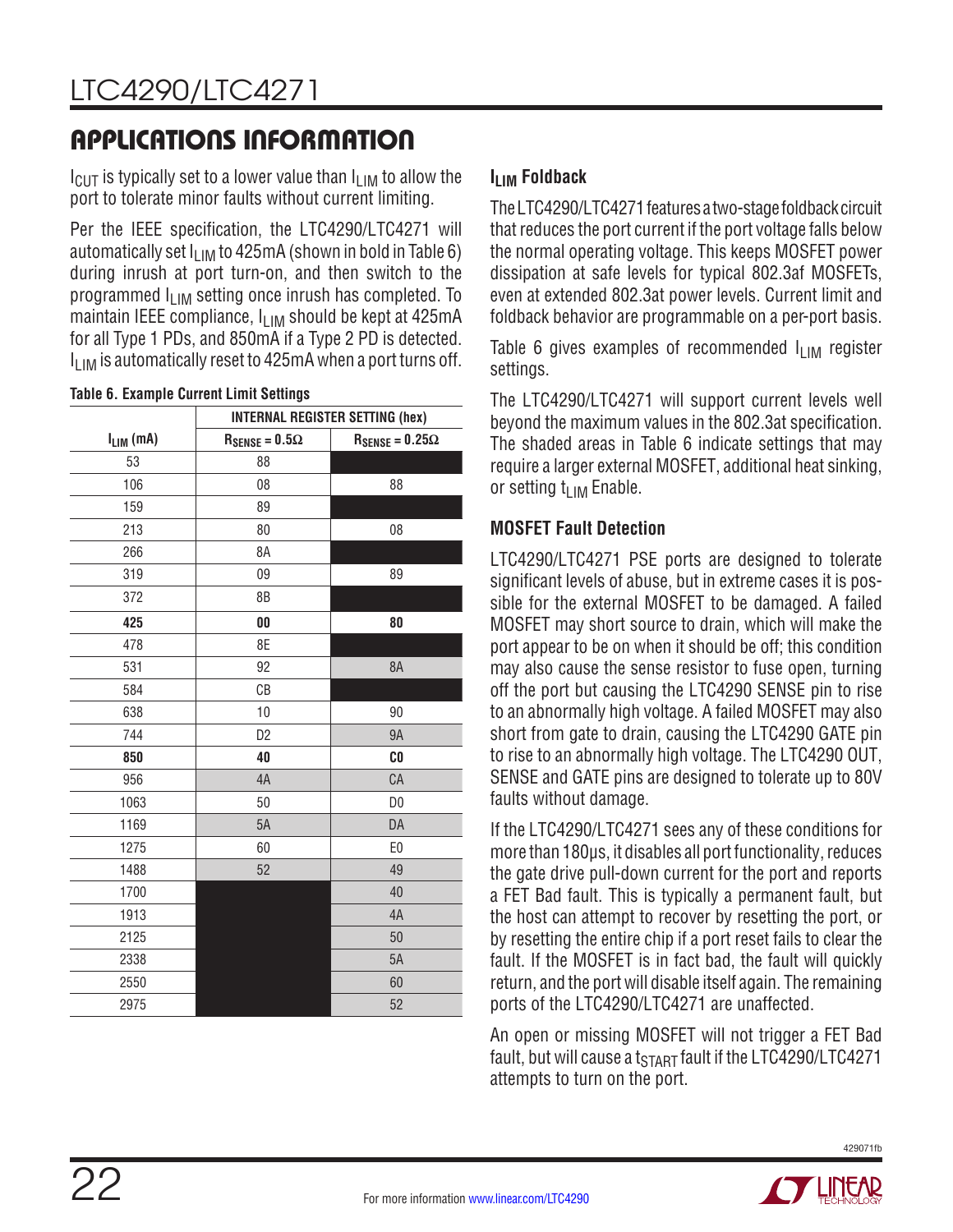#### **Port Current Readback**

The LTC4290/LTC4271 measures the current at each port with an internal A/D converter. Port data is only valid when the port power is on and reads zero at all other times. The converter has two modes:

- 100ms mode: Samples are taken continuously and the measured value is updated every 100ms
- 1s mode: Samples are taken continuously; a moving 1 second average is updated every 100ms

#### **Port Current Policing**

The LTC4290/LTC4271 can augment  $t_{CUT}$  current monitoring with a policing function to track the one second current averages. A port violating the user-specified Port Police Threshold will be shut off with both a  $t_{CUT}$  and Police event recorded. A port current Police event can be differentiated from a port  $t_{\text{ClT}}$  violation by reading both events bits; both bits are set for a Police violation while only the  $t_{CUT}$  bit is set for  $t_{CUT}$  timer violations.

#### **Port Voltage Readback**

The LTC4290/LTC4271 measures the output voltage at each port with an internal A/D converter. Port data is only valid when the port power is on and reads zero at all other times.

#### **Disconnect**

The LTC4290/LTC4271 monitors powered ports to ensure the PD continues to draw the minimum specified current. A disconnect timer counts up whenever port current is below 7.5mA (typ), indicating that the PD has been disconnected. If the  $t_{DIS}$  timer expires, the port will be turned off and the disconnect bit in the fault event register will be set. If the current returns before the  $t_{DIS}$  timer runs out, the timer resets. As long as the PD exceeds the minimum current level more often than  $t_{DIS}$ , it will remain powered.

Although not recommended, the DC disconnect feature can be disabled by clearing the corresponding enable bits. Note that this defeats the protection mechanisms built into the IEEE specification, since a powered port will stay powered after the PD is removed. If the still-powered port is subsequently connected to a non-PoE data device, the device may be damaged.

The LTC4290/LTC4271 does not include AC disconnect circuitry, but includes AC Disconnect Enable bits to maintain compatibility with the LTC4259A. If the AC Disconnect Enable bits are set, DC disconnect will be used.

#### **Masked Shutdown**

The LTC4290/LTC4271 provides a low latency port shedding feature to quickly reduce the system load when required. By allowing a pre-determined set of ports to be turned off, the current on an overloaded main power supply can be reduced rapidly while keeping high priority devices powered. Each port can be configured to high or low priority; all low-priority ports will shut down within 6.5μs after the MSD pin is pulled low, high priority ports will remain powered. If a port is turned off via  $\overline{\text{MSD}}$ , the corresponding Detection and Classification Enable bits are cleared, so the port will remain off until the host explicitly re-enables detection.

In the LTC4290/LTC4271 chipset the active level of  $\overline{\text{MSD}}$ is register configurable as active high or low. The default is LTC4266-compatible active low behavior.

#### **VEE Readback**

The LTC4290/LTC4271 measures the  $V_{EE}$  voltage with an internal 12-bit A/D converter.

#### **General Purpose IO**

Two sets of general purpose IO pins are available in the LTC4290/LTC4271 chipset. The first set of general purpose IO are GP1 and GP0. These fully bidirectional IO are 3.3V CMOS IO on the LTC4271 chip.



23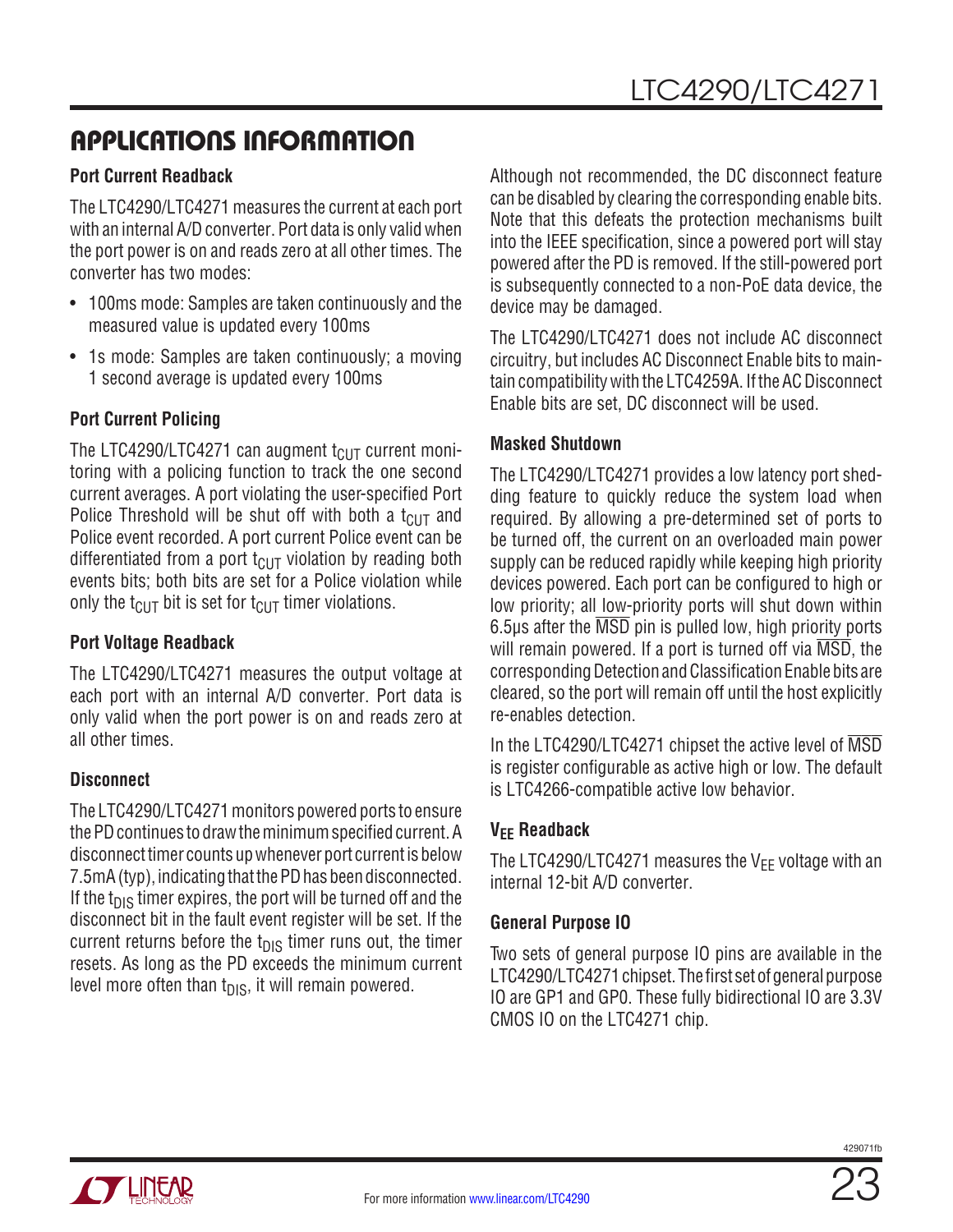The second set of general purpose IO pins are XIO1 and XIO0. These fully bidirectional IO are 4.3V CMOS IO on the LTC4290 chip.

#### **Code Download**

LTC4271 firmware is field-upgradable by downloading and executing RAM images. RAM images are volatile and must be re-downloaded after each  $V_{DD}$  power cycle, but will remain valid during reset and  $V_{EE}$  power events. Contact Linear Technology for code download procedures and RAM images.

#### **SERIAL DIGITAL INTERFACE**

#### **Overview**

The LTC4290/LTC4271 communicates with the host using a standard SMBus/I 2C 2-wire interface. The LTC4290/ LTC4271 is a slave-only device, and communicates with the host master using the standard SMBus protocols. Interrupts are signaled to the host via the  $\overline{\text{INT}}$  pin. The Timing Diagrams (Figures 5 through 9) show typical communication waveforms and their timing relationships. More information about the SMBus data protocols can be found at [www.smbus.org](http://www.smbus.org).

The LTC4290/LTC4271 requires both the  $V_{DD}$  and  $V_{EE}$  supply rails to be present for the serial interface to function.

#### **Bus Addressing**

The LTC4290/LTC4271's primary 7-bit serial bus address is  $A<sub>6</sub>10A<sub>3</sub>A<sub>2</sub>A<sub>1</sub>A<sub>0</sub>b$ , with bit 6 controlled by AD6 and the lower four bits set by the AD3-AD0 pins; this allows up to 16LTC4290/LTC4271s, on a single bus. Sixteen LTC4290/ LTC4271 are equivalent to 32 quad PSEs or 128 ports. All LTC4290/LTC4271s also respond to the broadcast address 0110000b, allowing the host to write the same command (typically configuration commands) to multiple LTC4290/ LTC4271s in a single transaction. If the LTC4290/LTC4271



**Figure 14. Example I 2C Bus Addressing**

is asserting the  $\overline{\text{INT}}$  pin, it will also respond to the alert response address (0001100b) per the SMBus specification.

Each LTC4290/LTC4271 is logically composed of two quads of four ports each. Each quad occupies separate, contiguous I2C addresses. The AD6, AD3-0 pins set the address of the base quad while the second quad is consecutively numbered.  $I^2C$  addresses outside of the x10xxxxb range are considered illegal and will not respond. Each internal quad is independent of the other quad, with the exception of writes to the Chip Reset, MSD Inversion and General Purpose Input Output registers. These registers are global in nature and will affect all quads.

#### **Interrupts and SMBAlert**

Most LTC4290/LTC4271 port events can be configured to trigger an interrupt, asserting the  $\overline{\text{INT}}$  pin and alerting the host to the event. This removes the need for the host to poll the LTC4290/LTC4271, minimizing serial bus traffic and conserving host CPU cycles. Multiple LTC4290/ LTC4271s can share a common INT line, with the host using the SMBAlert protocol (ARA) to determine which

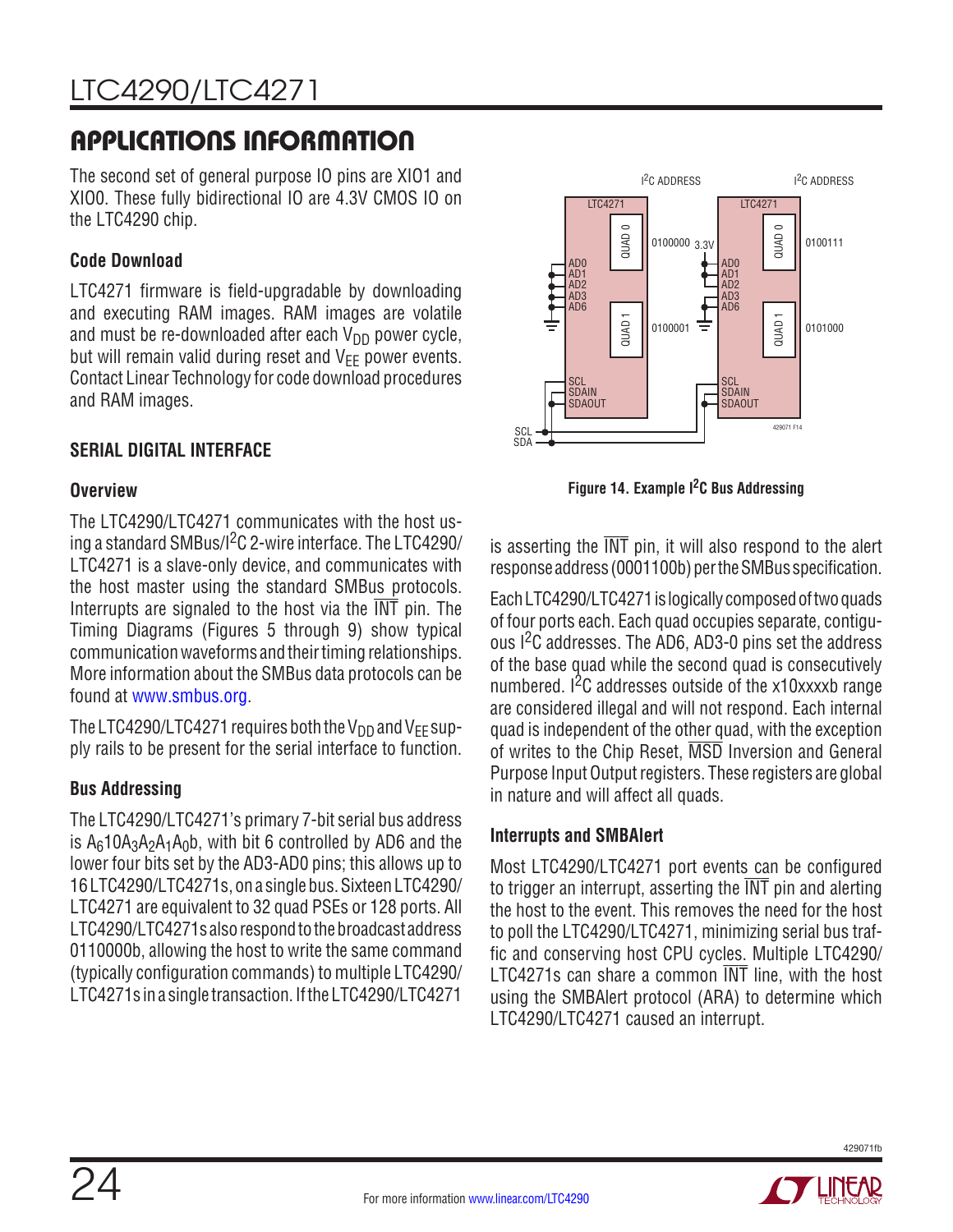#### **Register Description**

For information on serial bus usage and device configuration and status, refer to the LTC4271 Software Programming documentation.

#### **ISOLATION REQUIREMENTS**

IEEE 802.3 Ethernet specifications require that network segments (including PoE circuitry) be electrically isolated from the chassis ground of each network interface device. However, network segments are not required to be isolated from each other, provided that the segments are connected to devices residing within a single building on a single power distribution system.

For simple devices such as small PoE switches, the isolation requirement can be met by using an isolated main power supply for the entire device. This strategy can be used if the device has no electrically conducting ports other than twisted-pair Ethernet. In this case, the SDAIN and SDAOUT pins can be tied together and will act as a standard I<sup>2</sup>C/SMBus SDA pin.

If the device is part of a larger system, contains additional external non-Ethernet ports, or must be referenced to protective ground for some other reason, the Power over Ethernet subsystem must be electrically isolated from the rest of the system.

The LTC4290/LTC4271 chipset simplifies PSE isolation by allowing the LTC4271 chip to reside on the non-isolated side. There it can receive power from the main logic supply and connect directly to the I<sup>2</sup>C/SMBus bus. Isolation between the LTC4271 and LTC4290 is implemented using a proprietary transformer-based communication protocol. Additional details are provided in the Serial Bus Isolation section of this data sheet.

#### **EXTERNAL COMPONENT SELECTION**

#### **Power Supplies and Bypassing**

The LTC4290/LTC4271 requires two supply voltages to operate.  $V_{DD}$  requires 3.3V (nominally) relative to DGND.  $V_{FF}$  requires a negative voltage of between  $-45V$  and –57V for Type 1 PSEs, –51V to –57V for Type 2 PSEs, or –54.75V to –57V for LTPoE++ PSEs, relative to AGND.

#### **Digital Power Supply**

 $V<sub>DD</sub>$  provides digital power for the LTC4271 processor, and draws a maximum of 15mA. A ceramic decoupling cap of at least  $0.1 \mu$ F should be placed from  $V_{DD}$  to DGND, as close as practical to each LTC4271 chip. A 1.8V core voltage supply is generated internally and requires a 1µF ceramic decoupling cap between the CAP1 pin and DGND.

In the LTC4290/LTC4271,  $V_{DD}$  should be delivered by the host controller's non-isolated 3.3V supply. To maintain required isolation AGND and DGND must not be connected in any way.

#### **Main PoE Power Supply**

 $V_{FF}$  is the main isolated PoE supply that provides power to the PDs. Because it supplies a relatively large amount of power and is subject to significant current transients, it requires more design care than a simple logic supply. For minimum IR loss and best system efficiency, set  $V_{FF}$ near maximum amplitude (57V), leaving enough margin to account for transient over or undershoot, temperature drift, and the line regulation specifications of the particular power supply used.

Bypass capacitance between AGND and  $V_{FF}$  is very important for reliable operation. If a short circuit occurs at one of the output ports it can take as long as 1μs for the LTC4290 to begin regulating the current. During this time the current is limited only by the small impedances in the circuit and a high current spike typically occurs, causing a

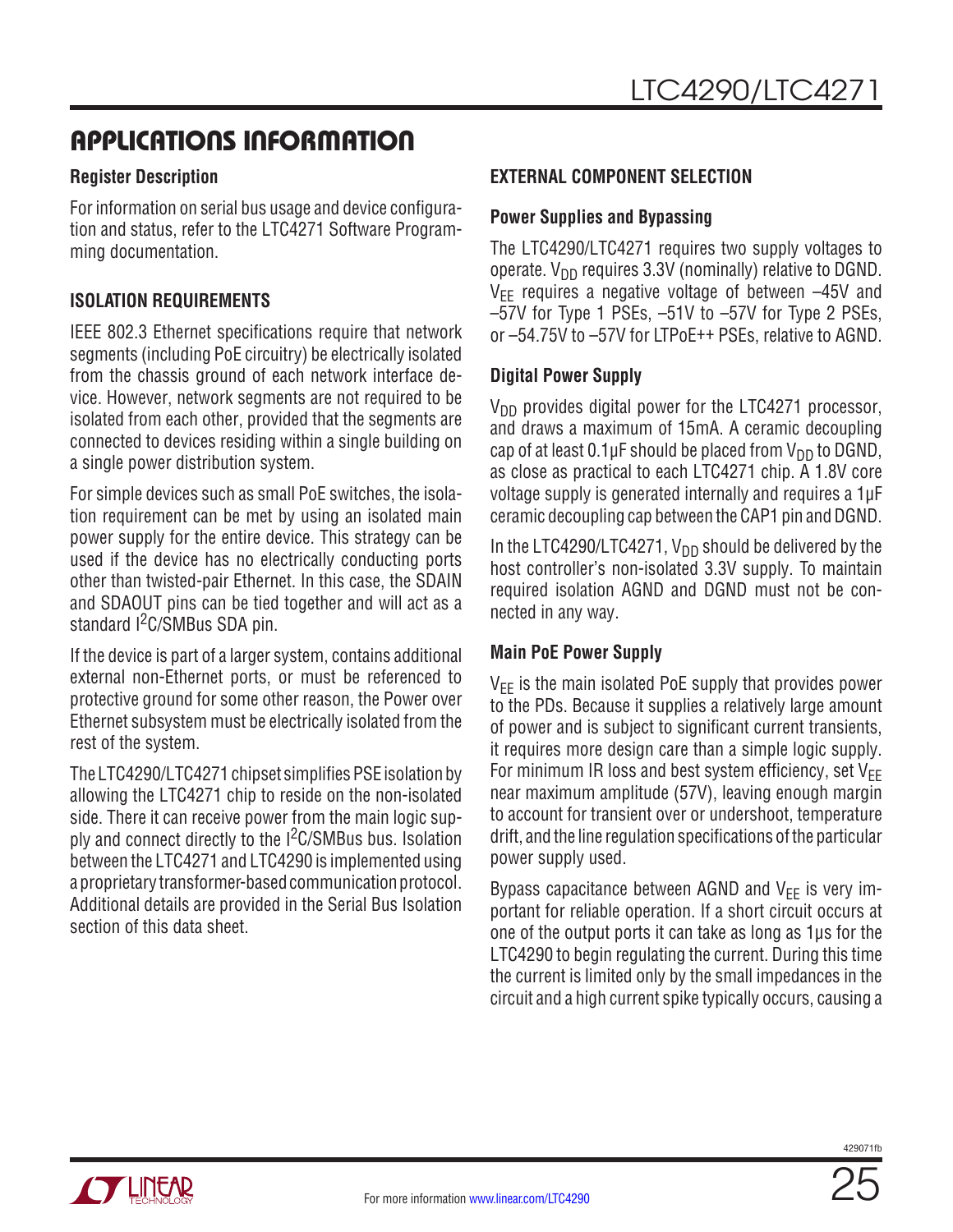

**Figure 15. LTC4290/LTC4271 Proprietary Isolation**

voltage transient on the  $V_{EE}$  supply and possibly causing the LTC4290/LTC4271 to reset due to a UVLO fault. A 1μF, 100V X7R capacitor placed near the  $V_{FF}$  pin along with an electrolytic bulk capacitor of at least 47µF is recommended to minimize spurious resets.

#### **Serial Bus Isolation**

The LTC4290/LTC4271 chipset uses transformers to isolate the LTC4271 from the LTC4290. In this case, the SDAIN and SDAOUT pins can be shorted to each other and tied directly to the I<sup>2</sup>C/SMBus bus. The transformers should be 10BASE-T or 10/100BASE-T with a 1:1 turns ratio. It is important that the selected transformers do not have common-mode chokes. These transformers typically provide 1500V of isolation between the LTC4271 and the LTC4290. For proper operation strict layout guidelines must be met.

#### **External MOSFET**

Careful selection of the power MOSFET is critical to system reliability. LTC recommends either Fairchild IRFM120A, FDT3612, FDMC3612 or Philips PHT6NQ10T for their proven reliability in Type 1 and Type 2 PSE applications. SOA curves are not a reliable specification for MOSFET selection. Contact LTC Applications before using a MOSFET other than one of these recommended parts.

#### **Sense Resistor**

The LTC4290/LTC4271 is designed to use  $0.25\Omega$  current sense resistors to reduce power dissipation. Four commonly available 1 $\Omega$  resistors (sized according to power dissipation) can be used in parallel in place of a single 0.25 $\Omega$  resistor. In order to meet the  $I_{\text{ClUT}}$  and  $I_{\text{LIM}}$  accuracy required by the IEEE specification, the sense resistors should have  $\pm 1\%$  tolerance or better, and no more than ±200ppm/°C temperature coefficient. In addition, the sense resistors must meet strict layout guidelines.

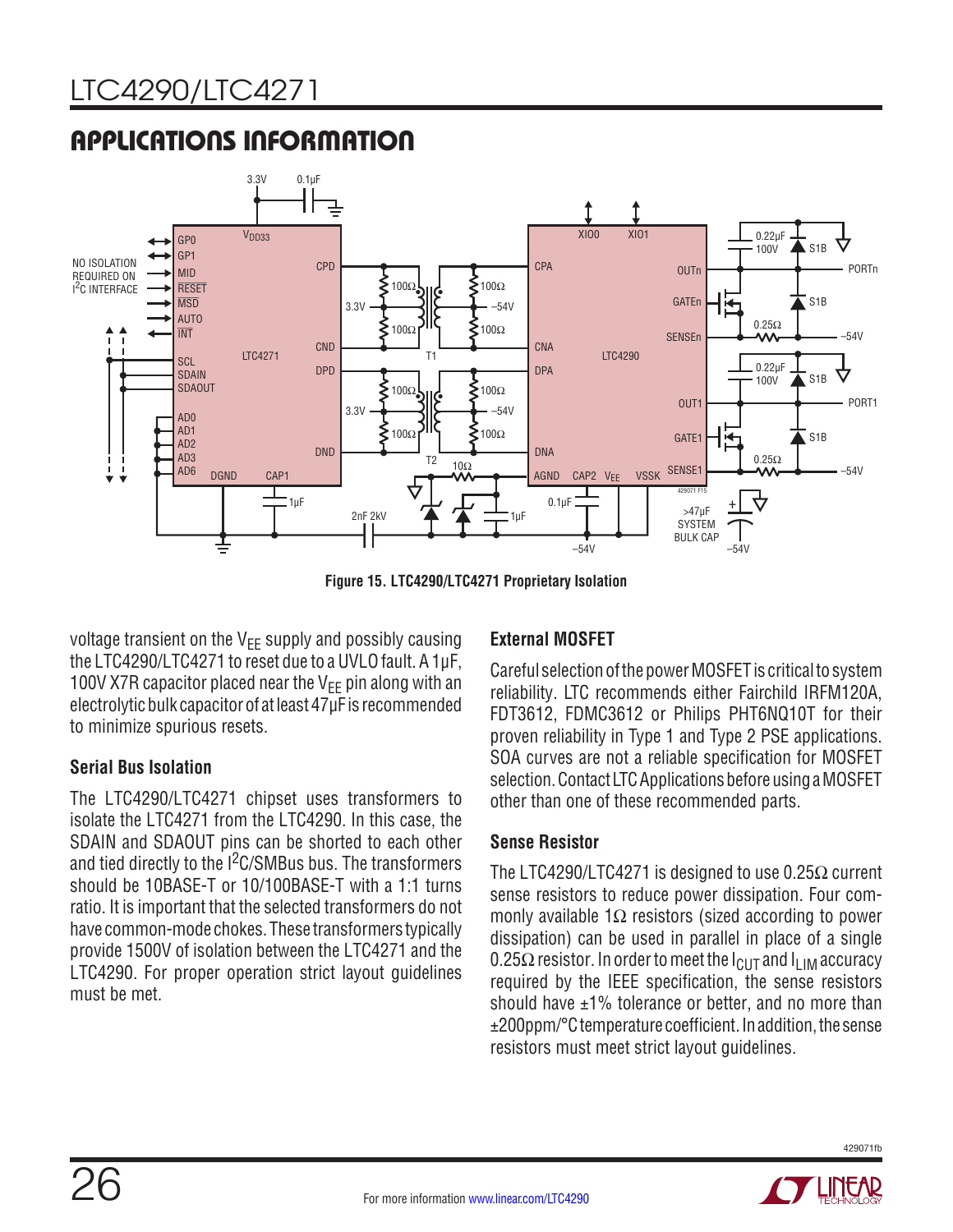#### **Port Output Cap**

Each port requires a 0.22μF cap across its outputs to keep the LTC4290 stable while in current limit during startup or overload. Common ceramic capacitors often have significant voltage coefficients; this means the capacitance is reduced as the applied voltage increases. To minimize this problem, X7R ceramic capacitors rated for at least 100V are recommended and must be located close to the PSE.

#### **Surge Protection**

Ethernet ports can be subject to significant cable surge events. To keep PoE voltages below a safe level and protect the application against damage, protection components, as shown in Figure 16, are required at the main supply, at the LTC4290 supply pins and at each port.

Bulk transient voltage suppression (TVS $_{\text{BULK}}$ ) and bulk capacitance  $(C_{\text{BULK}})$  are required across the main PoE supply and should be sized to accommodate system level surge requirements.

Each LTC4290 requires a 10 $\Omega$ , 0805 resistor (R1) in series from supply AGND to the LTC4290 AGND pin. Across the LTC4290 AGND pin and  $V_{FF}$  pin are an SMAJ58A, 58V TVS (D1) and a 1µF, 100V bypass capacitor (C1). These components must be placed close to the LTC4290 pins.

Finally, each port requires a pair of S1B clamp diodes: one from OUTn to supply AGND and one from OUTn to supply  $V_{FF}$ . The diodes at the ports steer harmful surges into the supply rails where they are absorbed by the surge suppressors and the  $V_{EE}$  bypass capacitance. The layout of these paths must be low impedance.

#### **LAYOUT GUIDELINES**

Strict adherence to board layout, parts placement and routing guidelines is critical for optimal current reading accuracy, IEEE compliance, system robustness, and thermal dissipation. Refer to the DC1842A Demo Board as a layout reference. Contact LTC Applications to obtain a full set of layout guidelines, example layouts and BOMs.



**Figure 16. LTC4290 Surge Protection**

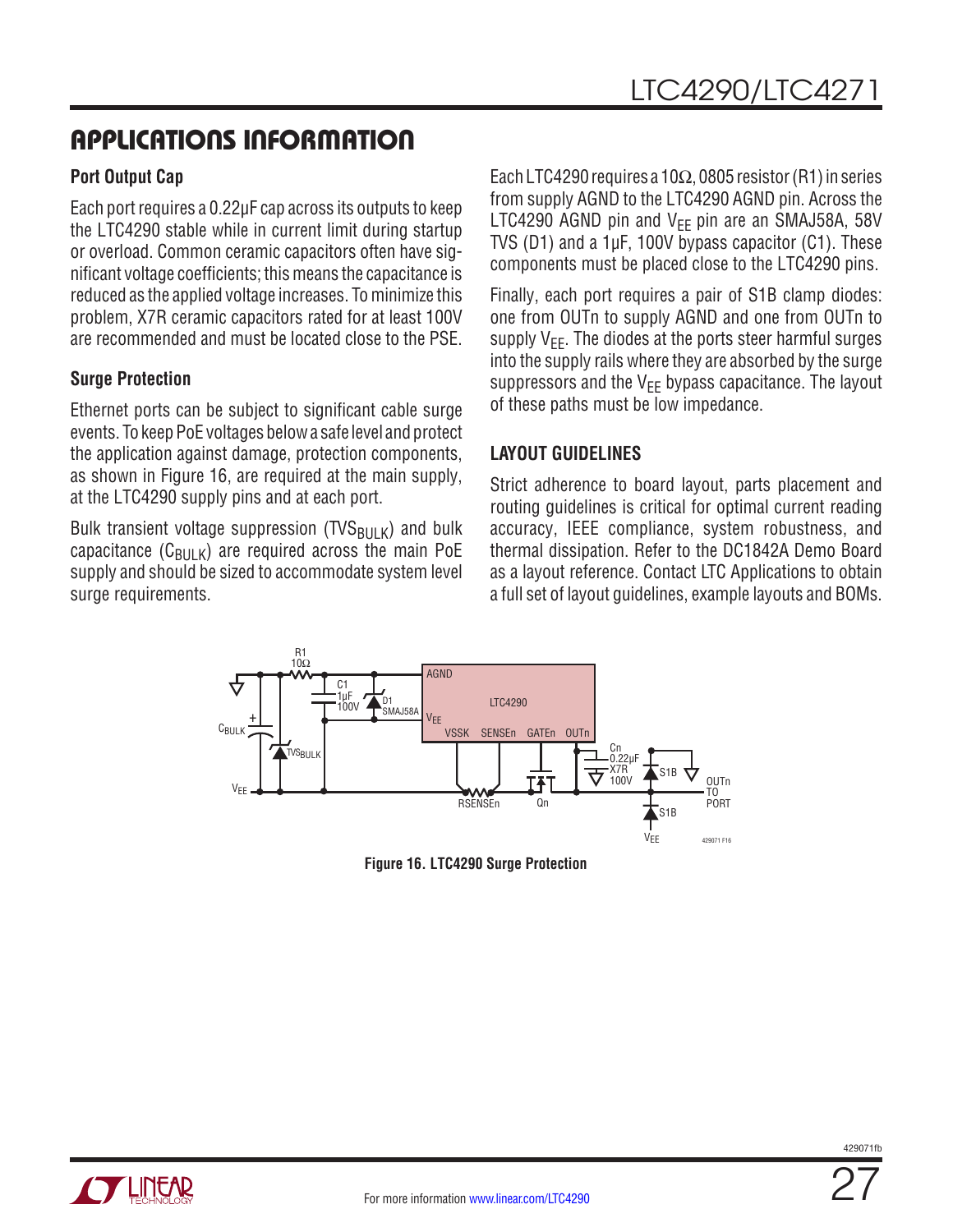### TYPICAL APPLICATION



Complete 8-Port PSE **Complete 8-Port PSE**

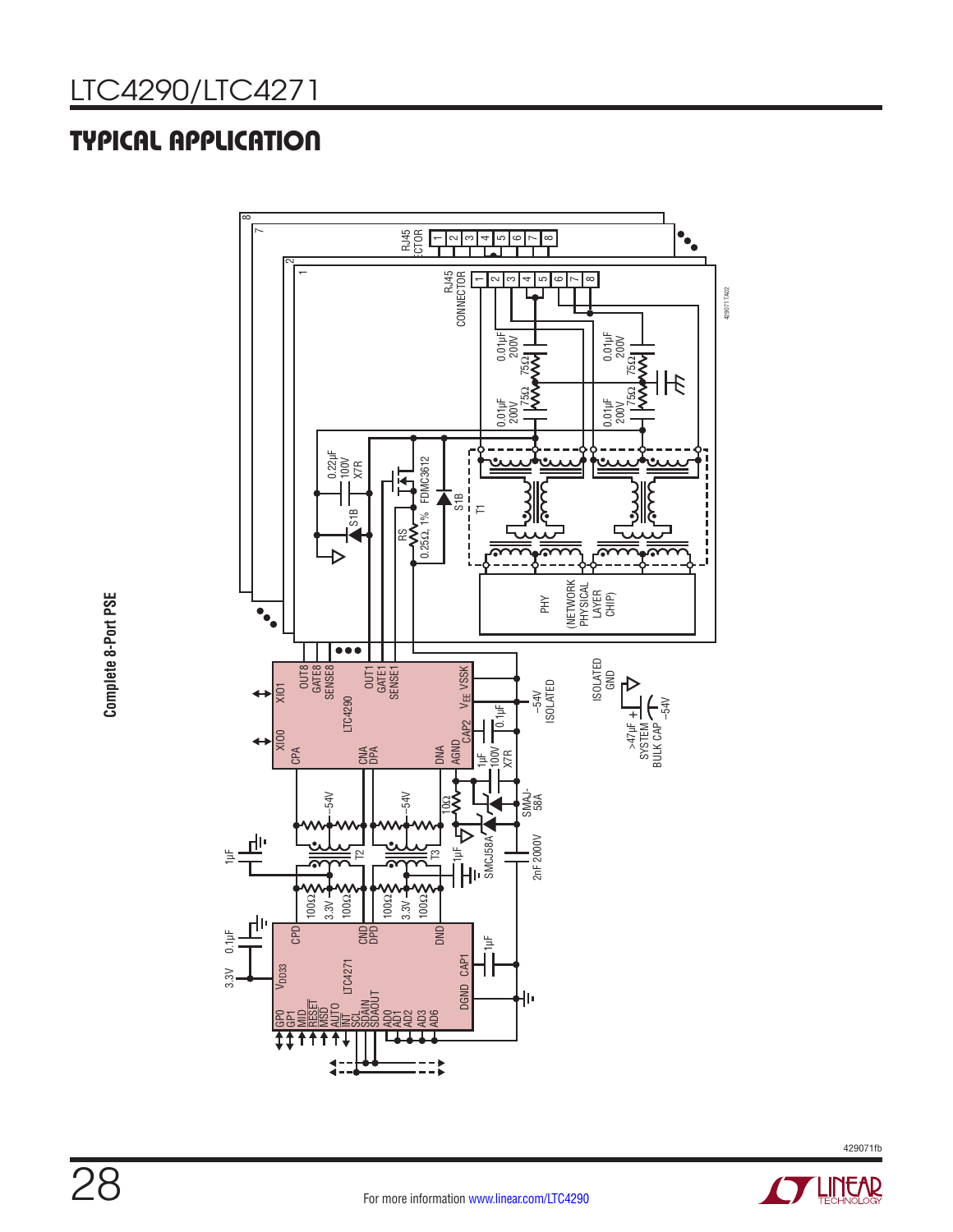### PACKAGE DESCRIPTION

**Please refer to <http://www.linear.com/designtools/packaging/> for the most recent package drawings.**



(WGGD-X)—TO BE APPROVED

2. DRAWING NOT TO SCALE

3. ALL DIMENSIONS ARE IN MILLIMETERS

4. DIMENSIONS OF EXPOSED PAD ON BOTTOM OF PACKAGE DO NOT INCLUDE

MOLD FLASH. MOLD FLASH, IF PRESENT, SHALL NOT EXCEED 0.15mm ON ANY SIDE, IF PRESENT

6. SHADED AREA IS ONLY A REFERENCE FOR PIN 1 LOCATION ON THE TOP AND BOTTOM OF PACKAGE

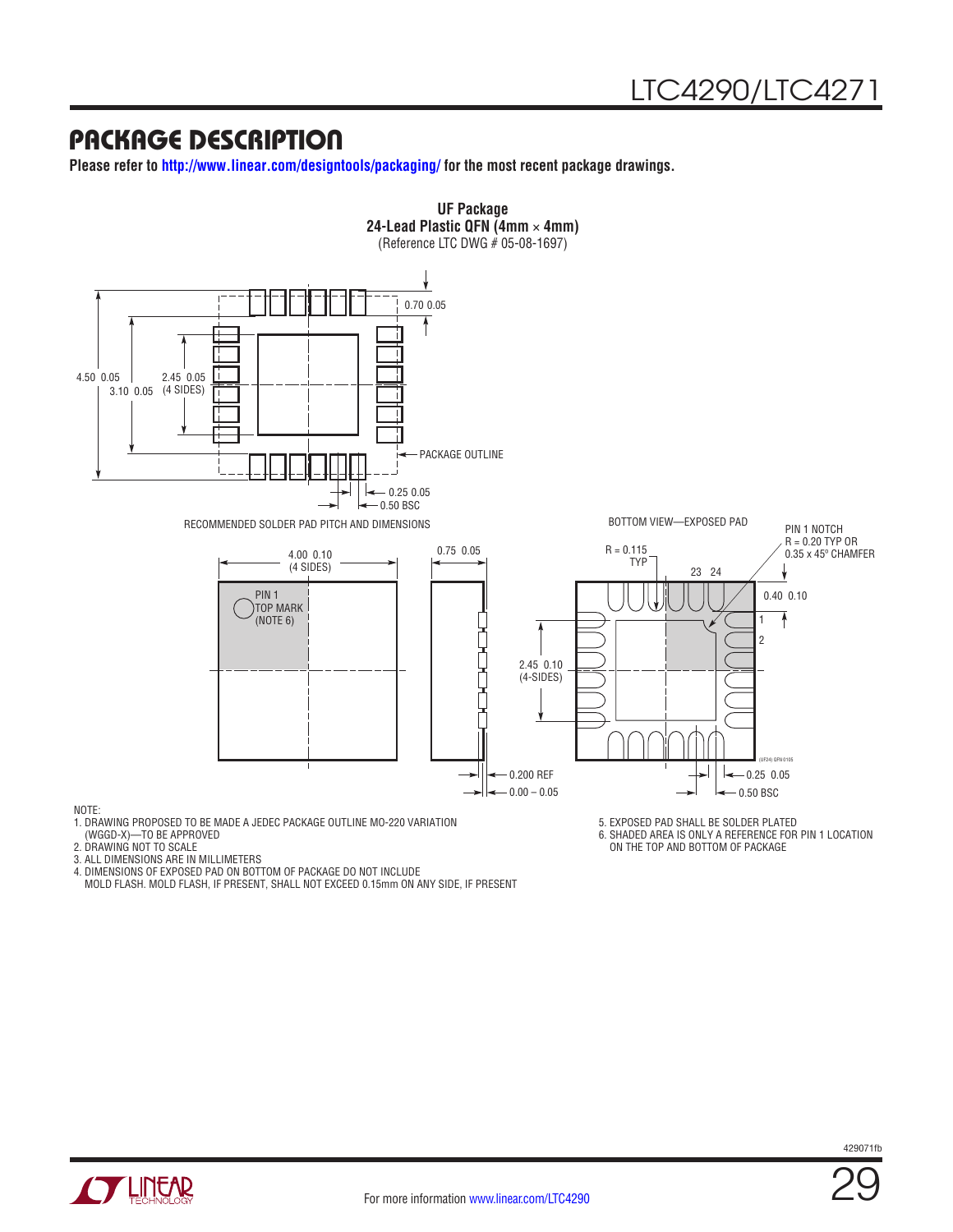### PACKAGE DESCRIPTION

**Please refer to <http://www.linear.com/designtools/packaging/> for the most recent package drawings.**

**UJ Package 40-Lead Plastic QFN (6mm** × **6mm)**



RECOMMENDED SOLDER PAD PITCH AND DIMENSIONS APPLY SOLDER MASK TO AREAS THAT ARE NOT SOLDERED



NOTE:

1. DRAWING IS A JEDEC PACKAGE OUTLINE VARIATION OF (WJJD-2)

2. DRAWING NOT TO SCALE

3. ALL DIMENSIONS ARE IN MILLIMETERS

4. DIMENSIONS OF EXPOSED PAD ON BOTTOM OF PACKAGE DO NOT INCLUDE

MOLD FLASH. MOLD FLASH, IF PRESENT, SHALL NOT EXCEED 0.20mm ON ANY SIDE, IF PRESENT

5. EXPOSED PAD SHALL BE SOLDER PLATED 6. SHADED AREA IS ONLY A REFERENCE FOR PIN 1 LOCATION ON THE TOP AND BOTTOM OF PACKAGE

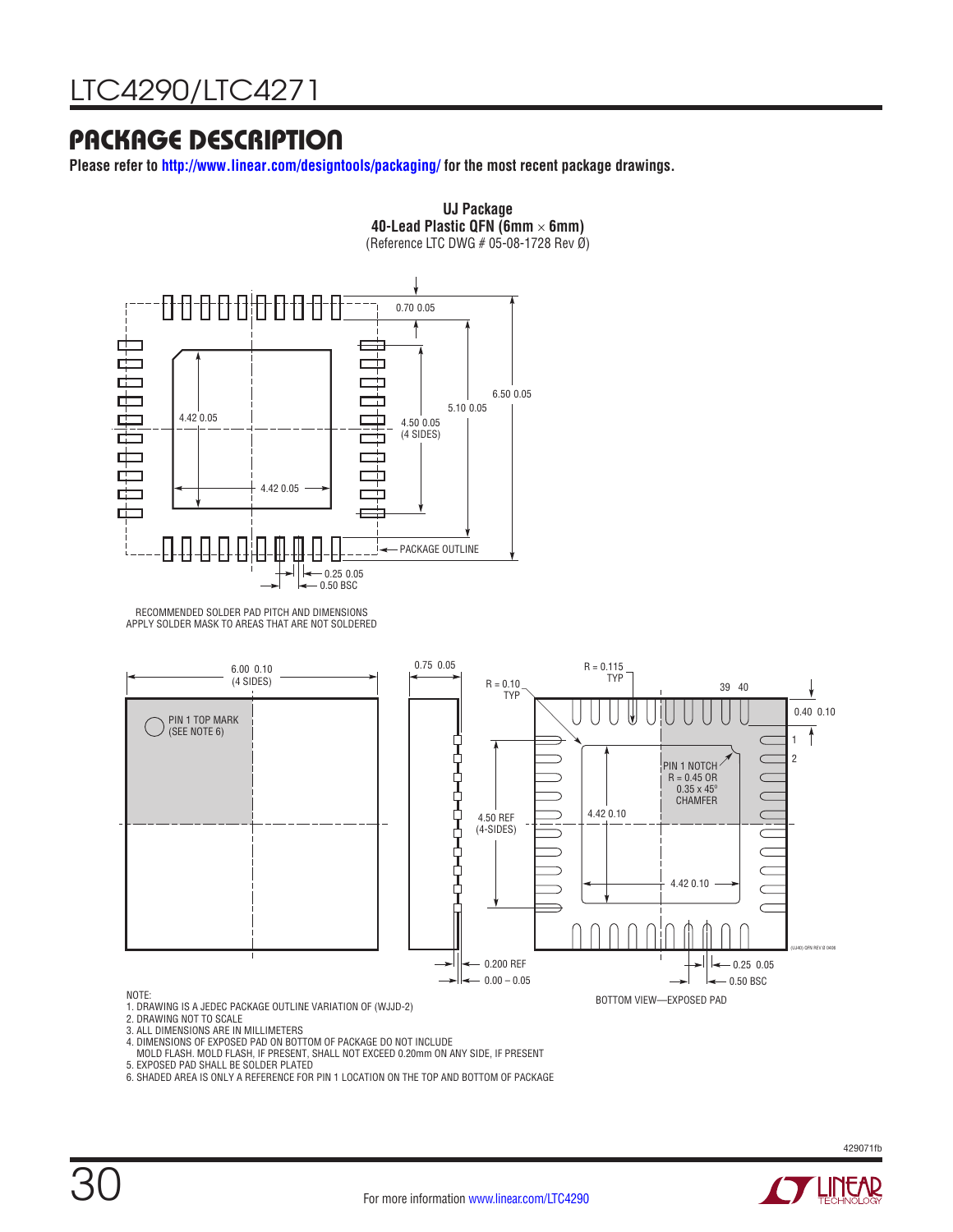### REVISION HISTORY

| <b>REV</b> | <b>DATE</b> | <b>DESCRIPTION</b>                             | <b>PAGE NUMBER</b> |
|------------|-------------|------------------------------------------------|--------------------|
|            | 4/13        | Added A-grade and C-grade to entire data sheet | l - 32             |
|            | 07/15       | Updated surge protection recommendations       | 1, 26, 27, 28, 32  |
|            |             | Simplified Power over Ethernet system diagram  | 16                 |